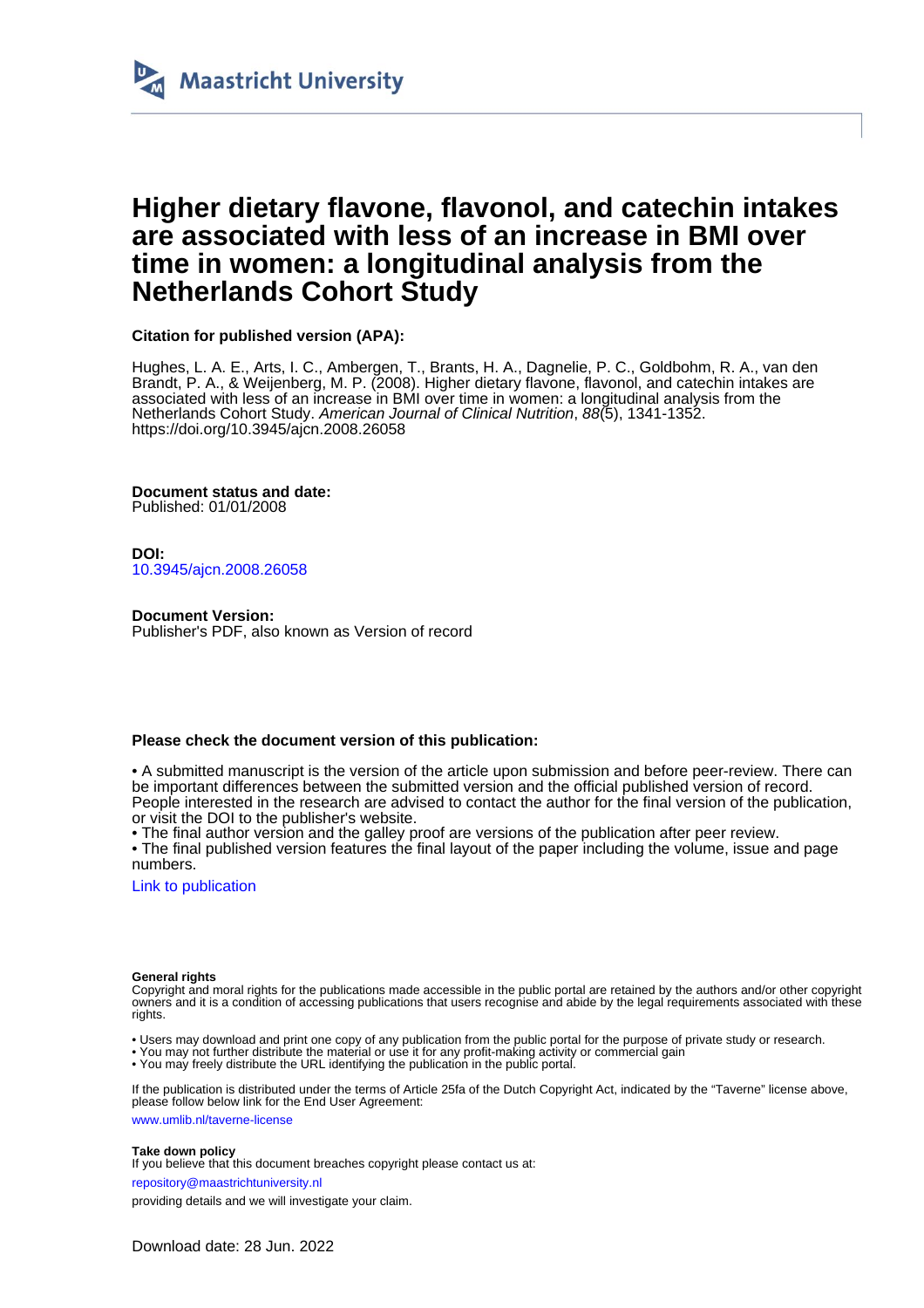The American Journal of Clinical Nutrition

移

## Higher dietary flavone, flavonol, and catechin intakes are associated with less of an increase in BMI over time in women: a longitudinal analysis from the Netherlands Cohort Study $1-3$

*Laura AE Hughes, Ilja CW Arts, Ton Ambergen, Henny AM Brants, Pieter C Dagnelie, R Alexandra Goldbohm, Piet A van den Brandt, and Matty P Weijenberg*

#### **ABSTRACT**

**Background:** Dietary flavonoids are suggested to have antiobesity effects. Prospective evidence of an association between flavonoids and body mass index (BMI) is lacking in general populations.

**Objective:** We assessed this association between 3 flavonoid subgroups and BMI over a 14-y period in 4280 men and women aged 55– 69 y at baseline from the Netherlands Cohort Study.

**Design:** Dietary intake was estimated at baseline (1986) by a validated food-frequency questionnaire. BMI was ascertained through self-reported height (in 1986) and weight (in 1986, 1992, and 2000). Analyses were based on sex-specific quintiles for the total intake of 6 catechins and of 3 flavonols/flavones. Linear mixed effect modeling was used to assess longitudinal associations in 3 adjusted models: age only, lifestyle (age, energy intake, physical activity, smoking status, alcohol intake, type 2 diabetes, and coffee consumption), and lifestyle and diet (vegetables, fruit, fiber, grains, sugar, dessert, and dieting habits).

**Results:** After adjustment for age and confounders, the BMI  $(kg/m^2)$ of women with the lowest intake of total flavonols/flavones and total catechins increased by 0.95 and 0.77, respectively, after 14 y. Women with the highest intake of total flavonols/flavones and total catechins experienced a significantly lower increase in BMI of 0.40 and 0.31, respectively (between group difference:  $P < 0.05$ ). This difference remained after additional adjustment for dietary determinants and after stratification of median baseline BMI. In men, no significant differences in BMI change were observed over the quintiles of flavonoid intake after 14 y.

**Conclusion:** Our results suggest that flavonoid intake may contribute to maintaining body weight in the general female population. *Am J Clin Nutr* 2008;88:1341–52.

#### **INTRODUCTION**

It is well accepted that overweight and obesity are major contributors to the global burden of chronic disease and disability. According to the World Health Organization, an individual is considered overweight if his or her body mass index (BMI; in  $\text{kg/m}^2$ ) is  $>$ 25 and obese if his or her BMI exceeds 30 (1). It is of great importance to determine effective and safe mechanisms for maintaining a healthy body weight as the prevalence of overweight, and obesity continues to rise at an alarming rate.

The role of dietary intake and modification for weight maintenance has traditionally been described in terms of macronutrients and micronutrients; however, emerging evidence suggests that the flavonoids, a group of nonnutritive phytochemicals with diverse beneficial biochemical and antioxidant effects (2–9), may be a dietary factor that can also modulate body weight (9 –24). Present in foods of plant origin such as fruit, vegetables, tea, wine, seeds, herbs, spices, and whole grains, >6000 naturally occurring flavonoids have been identified and classified into 6 major subgroups: catechins, flavonols, flavones, flavanones, anthocyanins, and isoflavones (25).

Short-term studies using green tea as a source of catechins have shown a reduction in body weight and body fat compared with baseline measurements in overweight individuals (15, 17– 20, 23, 24). The major cates chines found in the diet are  $(+)$ catechin,  $(-)$ -epicatechin,  $(-)$ -epigallocatechin (EGC),  $(+)$ gallocatechin (GC),  $(-)$ -epicatechin gallate (ECG), and  $(-)$ epigallocatechin gallate (EGCG) (26). Animal studies have shown that catechins increase energy expenditure, increase glucose uptake in skeletal muscle, decrease glucose uptake in adipose tissue, and prevent obesity in a dose-response fashion (22, 27). Additionally, animal studies have shown an antiobesity effect of the major dietary flavonols (quercetin, myricetin, and kaempferol) and the major dietary flavones (luteolin and apigenin) through mechanisms such as influences on glucose uptake and fatty acid catabolism (16, 21). Recent molecular data suggests that other subclasses of flavonoids may have an effect on adipokine secretion and up-regulation of gene expression  $(9-11, 13)$ .

Applying the findings of human studies to the general population is difficult because of the short duration of the interventions and because they included primarily overweight and obese

<sup>&</sup>lt;sup>1</sup> From the Department of Epidemiology, School for Oncology and Developmental Biology (GROW) (PAvdB, MPW, and LAEH) and the Nutrition and Toxicology Research Institute, Maastricht University, Maastricht, Netherlands (NUTRIM) (ICWA and PCD); the Department of Methodology and Statistics, Maastricht University, Maastricht, Netherlands (TA); and the Department of Food and Chemical Risk Analysis (HAMB) and the Department of Prevention and Health (RAG), TNO Quality of Life, Zeist, Netherlands.

<sup>2</sup> Supported by the Dutch Cancer Society and by a VENI Innovational Research Grant from the Netherlands Organization for Scientific Research— Earth and Life Sciences.

<sup>&</sup>lt;sup>3</sup> Address reprint requests and correspondence LAE Hughes, Maastricht University, Faculty of Health, Medicine and Life Sciences, Department of Epidemiology, PO Box 616, 6200 MD Maastricht, Netherlands. E-mail: laura.hughes@epid.unimaas.nl.s

Received February 26, 2008. Accepted for publication July 15, 2008. doi: 10.3945/ajcn.2008.26058.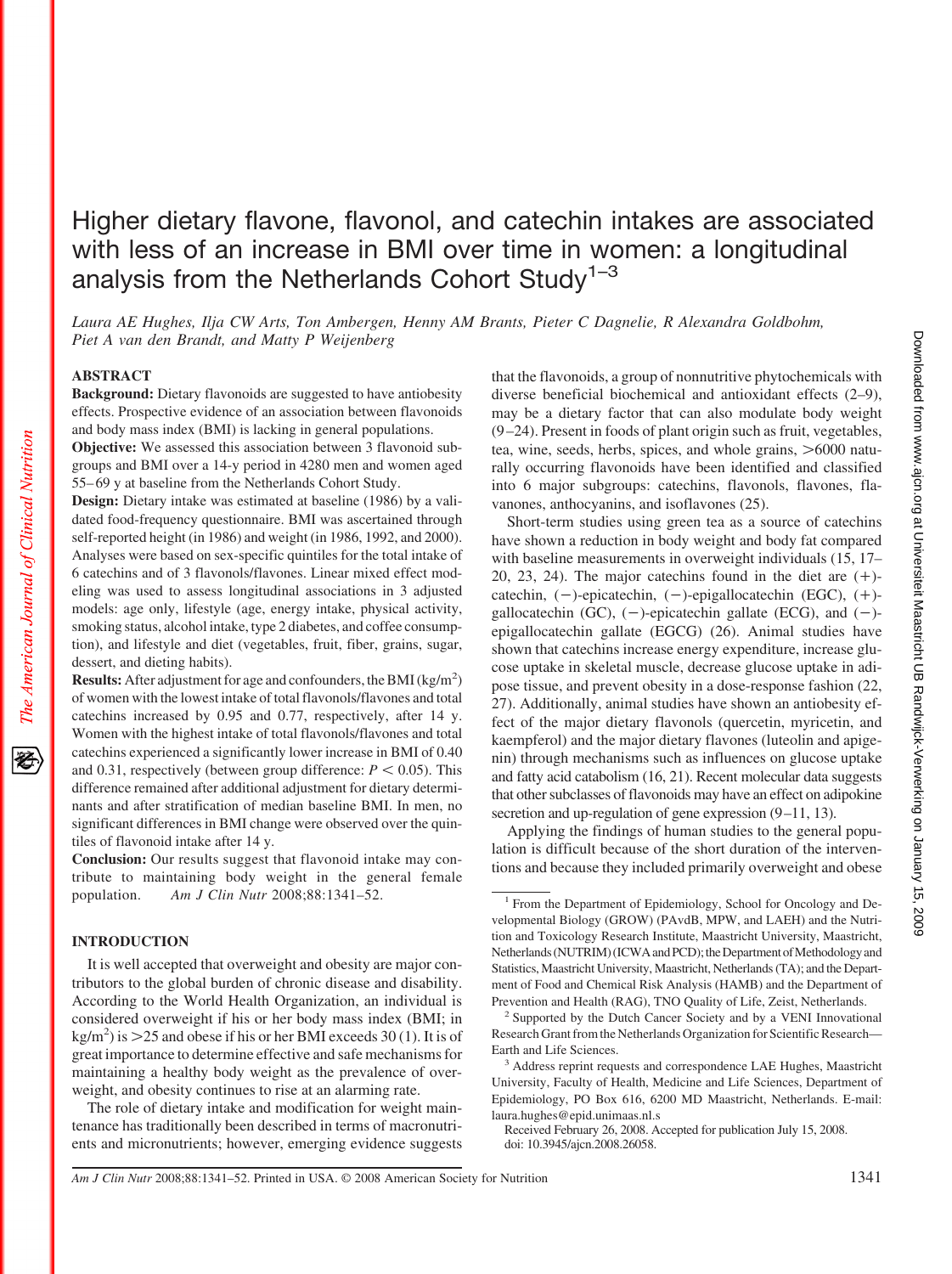subjects (15, 17–20, 23, 24). The Netherlands Cohort Study on diet and cancer (NLCS) provided a unique opportunity to assess the association between flavonoid intake and BMI change over time in the general population. Because the majority of evidence suggesting an association between flavonoid intake and body weight currently exists for the catechin, flavonol, and flavone groups, we focused on only these 3 subclasses in the present study.

#### **SUBJECTS AND METHODS**

#### **Subjects and study design**

The NLCS is a prospective cohort study that was initiated in 1986 with the enrollment of 120 852 individuals in the Netherlands and with the purpose of investigating the association between diet and the development of cancer. The cohort included 58 279 men and 62 573 women between the ages of 55 and 69 y at baseline who completed a self-administered questionnaire on dietary habits, lifestyle, health, and demographic information. Municipal registries from throughout the Netherlands were used to constitute an efficient sampling frame reflective of the general population. Further details of the design of the NLCS were described in previous publications  $(28-30)$ .

The NLCS is a case-cohort design with a subcohort of 5000 individuals randomly selected from the larger cohort on recruitment into the study. These individuals have been followed-up biennially from baseline in 1986 for migration and vital status to estimate person time at risk. Follow-up of the subcohort has also allowed for the additional accumulation of prospective data regarding a number of factors related to body weight and weight change. This subcohort was the study population used for the present study.

In our analysis, individuals who returned incomplete baseline dietary questionnaires, individuals with missing values for height or weight at baseline, and all prevalent cancer cases other than skin cancer at baseline were excluded. This resulted in an initial study population of 4280 individuals. Follow-up measurements specifically regarding BMI were recorded in the years 1992 and 2000, and data were available for 3787 and 2091 individuals, respectively, at these time points. The study protocol of the NLCS was approved by the Medical Ethics Committees of the University Hospital Maastricht and TNO Nutrition in February 1985 and July 1986, respectively.

#### **Dietary assessment**

The measurement instrument used to assess dietary flavonoid intake at baseline was a self-administered food-frequency questionnaire (FFQ) consisting of 150 food items (28 –30). This dietary assessment was part of a larger questionnaire that also included questions regarding a number of lifestyle factors. The FFQ was aimed at habitual intake; therefore, dietary intake with a reference period of 1 y was assessed to account for seasonal variations in some foods, such as vegetables and fruit (28). For each item on the questionnaire, the frequency of consumption was asked on a scale consisting of 7 categories. The number of servings per consumption frequency was reportedin natural units (eg, slice of bread) or household units (eg, spoonful) or the individual serving size in grams was asked. For some foods, the frequency categories were replaced by the number of serving units taken daily, weekly, or monthly. An open-ended question was included to account for any foods eaten regularly but not included in the questionnaire (30). Questionnaire data were keyentered twice and processed in a manner blinded with respect to case/subcohort status to minimize observer bias in the coding and interpretation of data. The questionnaire was shown to be valid and reliable and is described in greater detail elsewhere (28 –30).

The major sources of dietary catechins and flavonol/flavone intake in our population are similar to other studies in the Dutch population. These include tea, apples, pears, chocolate, and broad beans for catechin intake (31, 32) and tea, onions, leek, apples, pears, and sweet peppers for flavonol/flavone intakes (33). Information regarding the flavonoid content in different foods and beverages on the questionnaire was required to enable the epidemiologic evaluation of these substances (32, 34 –36). This was done individually for catechins, flavones, and flavonols for every item on the FFQ. To determine catechin concentrations, tables from Arts et al (31, 32) were used. These tables contain the catechin content of 24 different fruit and fruit varieties, 27 different types of vegetables and legumes, staple foods, processed foods, chocolate, 8 types of black tea, 18 types of red and white wine, apple juice, grape juice, iced tea, beer, chocolate milk, and coffee commonly consumed in the Netherlands. Furthermore, these products were sampled multiple times in different seasons and from different retail outlets (31, 32). Data by Hertog et al (34, 35), derived in a similar fashion, were used to determine the concentration of flavonols and flavones. Concentrations of each specific flavonoid are reported for each item on the FFQ in mg/100 g of fresh weight of edible portion of food and in mg/100 mL of beverage. The flavonoid content of each participant's diet was calculated by multiplying the reported consumption frequency and consumed quantity on the FFQ by the assigned flavonoid content of each food.

#### **Ascertainment of BMI**

Subjects were followed up biennially since the time of the baseline questionnaire. At these time points, additional selfadministered questionnaires were mailed to all individuals given they were still alive and reachable at the same address. If necessary, new addresses were obtained and individuals were contacted there. Height (cm) was self-measured and reported on the baseline dietary questionnaire. Body weight (kg) was reported on questionnaires on 3 different occasions: at baseline in the autumn of 1986 and in the autumn of 1992 and 2000. In 1986 and 1992, the question was open-ended and phrased as "how much do you weigh now (kg)?" In 2000, subjects were asked "have you weighed yourself recently (yes/no)?" If the subjects answered "yes," they were directed to an open-ended question, "how much do you weigh (kg)?" At all 3 time points, the weight measurement was self-reported. BMI (in kg/m<sup>2</sup>) was calculated for each time point by using the recorded weight at each time point divided by height squared at baseline.

#### **Statistical analysis**

Data were analyzed by using Stata (version 9.2; Statacorp, College Station, TX). All analyses were conducted separately for catechin and flavonol/flavone intakes and were stratified by sex, because sex was shown to act as an effect modifier (data not shown). Flavonol and flavone intakes were considered together because flavones contributed minimally to total flavonoid intake. Sex-specific quintiles of total catechins, total flavonols/flavones,

The American Journal of Clinical Nutrition

移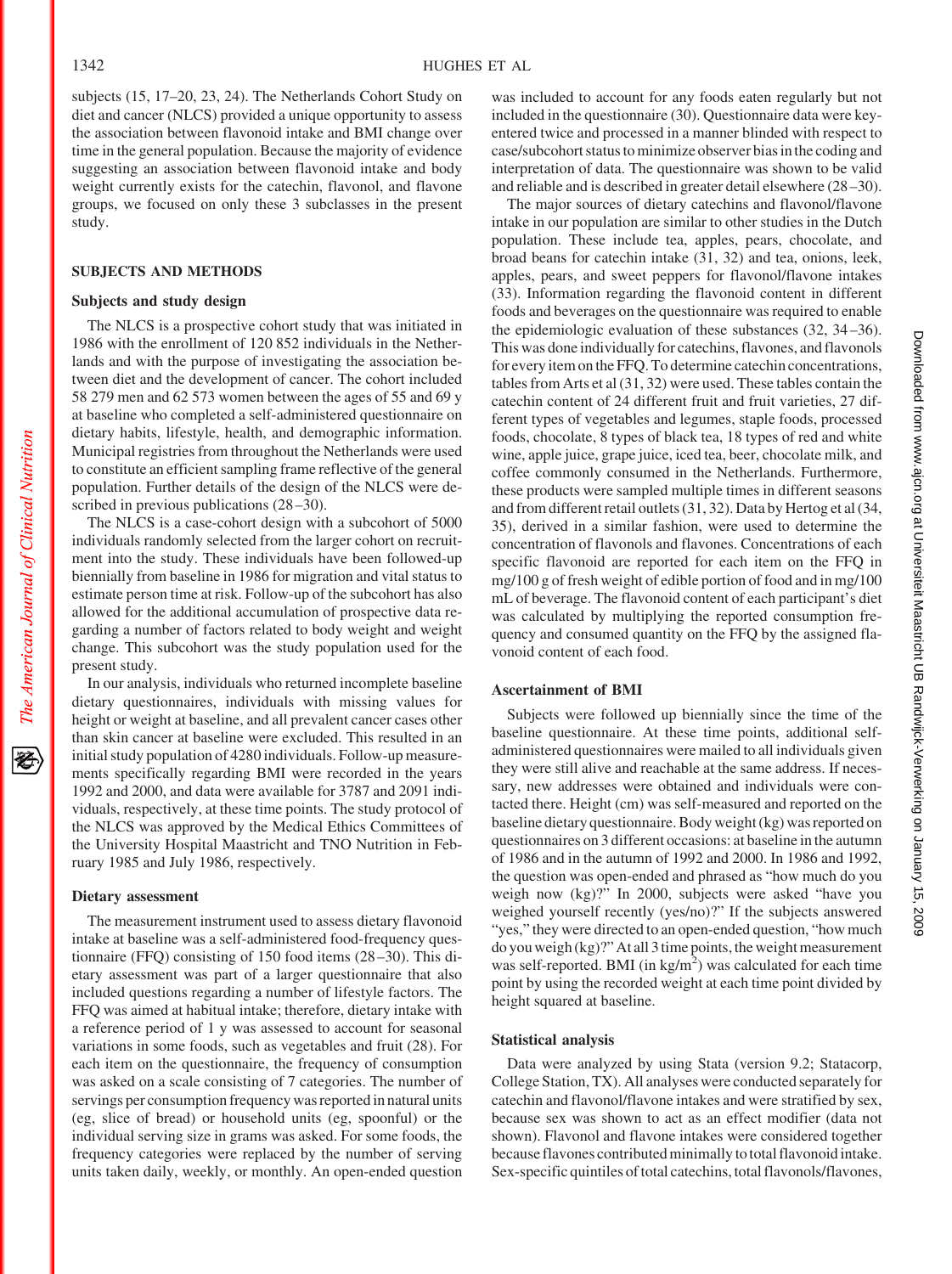and specific catechin and flavonol compounds were assessed. Mean total flavonol/flavone intake and total catechin intake as well as other population characteristics were analyzed by using data from the baseline questionnaire. Pearson's correlation and one-factor analysis of variance was applied to determine the correlation between continuous variables and total flavonoid intake, and a chi-square test was used to assess the association between total flavonoid intake and categorical variables.

Linear mixed effect (LME) modeling was applied to assess the change in BMI over time and the longitudinal relation between flavonoid intake at baseline and BMI at baseline (1986), in 1992, and in 2000. The mixed model consists of 2 parts: fixed effects and random effects. Fixed effects describe population slopes for a set of considered covariates, which include exposures and confounders. Random effects describe individual variability in outcome and in changes over time. By considering individual random slopes, this model allowed us to examine the influence of covariates on the change in BMI over time (37). This model also accounts for the correlation between repeated measurements on the same subject and accounts for missing values at various time points (38).

For the LME model, a categorical time variable was created by using the values 0, 6, and 14; reflecting the time points (in y) of the BMI measurements from baseline. Two dummy variables indicating the 3 time points and 4 flavonoid intake dummy variables were entered into the model. Furthermore, interactions of the time dummies with the 4 flavonoid intake dummies (8 interaction terms) were included. A random slope for time at the individual level was obtained by using time as a continuous variable. Longitudinal information was derived by considering the regression coefficients of the time dummies and the regression coefficients of the flavonoid-time interaction terms. The coefficients of the time dummies reflect the change in BMI over time (6 and 14 y, respectively) in the lowest quintile. The coefficient of an interaction term gives the difference between the change in BMI in a quintile after 6 and 14 y and the change in BMI in the lowest quintile of flavonoid intake as the reference category.

In addition to an unadjusted and age adjusted model, we created an LME model adjusted for age plus confounding variables. These variables were identified as being associated with both BMI and flavonoid intake from the previous literature or were variables that, when entered in our model, resulted in a  $>10\%$ change in the regression coefficients. These included age (y), total energy intake (kcal/d), coffee drinking (cups/d), physical activity (min/d), smoking status (current smoker, ex-smoker, and never smoker), alcohol intake (g/d), and the presence of type 2 diabetes (yes or no). Intervention research has shown a potential synergistic relation between caffeine and flavonoids (20); therefore, we performed an additional stratified analysis testing coffee drinking as a possible effect modifier.

We hypothesized that individuals with a high intake of dietary flavonoids would also have a healthier lifestyle and, as a result, less of an increase in BMI over time. Therefore, we created a fourth model additionally adjusted for fiber, fruit, vegetable, grain, desert, and sugar intakes (g/d) and dieting habits in the 5 y leading up to the baseline questionnaire (yes or no). Furthermore, we investigated whether an association was present over a range of BMI values or whether it would be present only in individuals who had the most weight to lose. Using median BMI at baseline (women: 24.64; men: 24.80) to classify individuals as having a low or high BMI, we conducted a stratified analysis adjusting for initial confounders and the extra dietary and lifestyle factors. Finally, although LME models should be robust to missing values, we conducted the initial analysis excluding individuals with missing BMI measurements at 1 or 2 time points  $(n = 1992)$ remaining) and excluding individuals who developed cancer between 1986 and 2000 ( $n = 3496$  remaining). All models were tested for evidence of a linear trend by using the time-by-quintile interaction. Two-tailed  $P$  values  $\leq 0.05$  were considered statistically significant in all analyses.

#### **RESULTS**

Baseline population characteristics are presented in **Table 1**. Flavonoid intake was higher in women than in men for all investigated catechins and flavonols/flavones. Compared with women, men consumed more calories, drank more alcohol, and had a higher proportion of current and ex-smokers. For both men and women, higher flavonoid intake was associated with higher total energy intake, a smaller proportion of current smokers, and a higher level of physical activity. In men, higher intake was also associated with older age. The presence of type 2 diabetes did not differ across quintiles of intake in both sexes (data not shown). In both men and women, BMI increased slightly from baseline over time, although this increase was only significant in women (**Table 2**).

The course of BMI change over time in quintiles of total baseline flavonols/flavones and total catechin intake, adjusted for confounding variables, is depicted for men and women in **Figure 1** and **Figure 2**, respectively. Although BMI increased in each quintile of intake over time, women in the third, fourth, and fifth quintiles of total flavonol/flavone and total catechin intake had a significantly lower BMI increase than did women with the lowest intake. After 14 y, the BMI of women with the lowest intake of total flavonols/flavones and total catechins had increased by 0.95 and 0.77, respectively. In contrast, women with the highest intake of total flavonols/flavones and total catechins experienced a significantly lower BMI increase of 0.40 and 0.31, respectively (between-group difference for both:  $P < 0.05$ ). The BMI of men also increased after 14 y in all quintiles of total intake, but this change was not different between intake groups. No significant linear trends were observed.

The association between BMI change and specific flavonoid compounds are presented in **Table 3**, adjusted for identified confounders. Results are presented by sex, according to quintiles of intake, and are interpreted as the change in BMI in each quintile at a given follow-up time point compared with baseline. Myricetin intake was associated with a lower BMI increase in women of the highest quintile after 6 y and after 14 y. Women in the highest quintiles of ECG, GC, EGC, and EGCG intake had a significantly lower increase in BMI than did women in the lowest quintile after 6 y. This association was still observed after 14 y and was additionally observed in women with the highest intakes of epicatechin.

To assess the influence of potential confounders, 4 different models were studied: unadjusted, age adjusted, adjusted for identified confounders, and adjusted for identified confounders plus additional dietary and lifestyle factors. Regression coefficients of the LME analyses for total dietary flavonol/flavone and total dietary catechin intake are presented in **Table 4** and **Table 5**. We observed similar associations between BMI change and total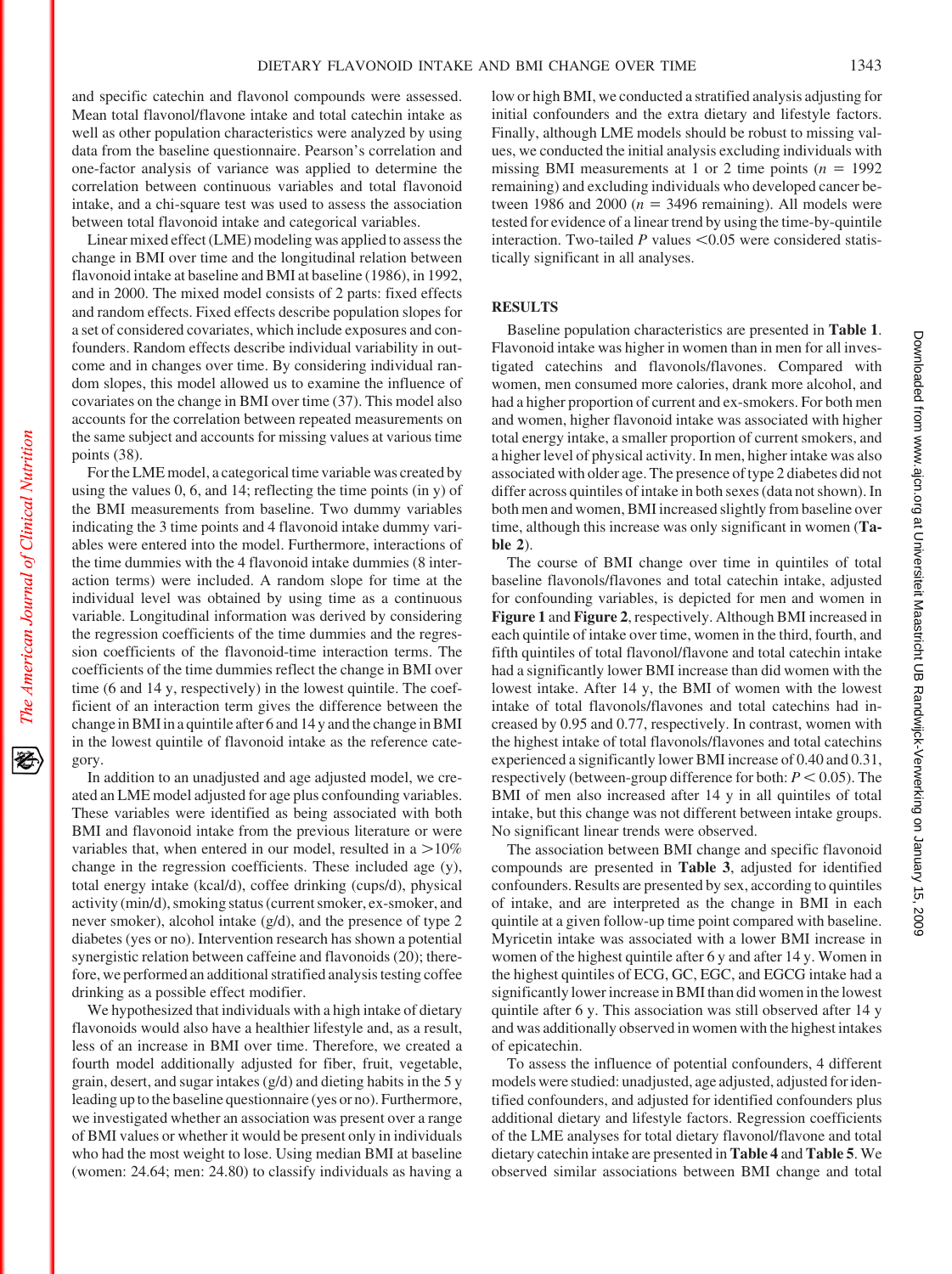Baseline characteristics of the subcohort in the Netherlands Cohort Study

|                                    | Men                      | Women                    |                                                        |                      |
|------------------------------------|--------------------------|--------------------------|--------------------------------------------------------|----------------------|
|                                    | $(n = 2107)$             | $(n = 2173)$             | Correlation with total flavonoid intake <sup>1,2</sup> | P value <sup>3</sup> |
| Demographics                       |                          |                          |                                                        |                      |
| Age $(y)$                          | $61.3 \pm 4.2^4$         | $61.4 \pm 4.3$           | 0.10                                                   | 0.00                 |
| Anthropometrics                    |                          |                          |                                                        |                      |
| Height (m)                         | $176.5 \pm 6.7$          | $165.2 \pm 6.2$          | $-0.03$                                                | 0.05                 |
| Weight (kg)                        | $77.7 \pm 9.4$           | $68.5 \pm 10.3$          | $-0.06$                                                | 0.00                 |
| BMI $(kg/m2)$                      | $25.0 \pm 2.6$           | $25.1 \pm 3.7$           | $-0.05$                                                | 0.01                 |
| Dietary factors                    |                          |                          |                                                        |                      |
| Total energy intake (kcal)         | $2169 \pm 507$           | $1683 \pm 397$           | 0.06                                                   | 0.00                 |
| Total catechins $(mg/d)^5$         | $57.2 \pm 36.9$          | $67.0 \pm 39.1$          | 0.99                                                   |                      |
| Catechin                           | $4.4 \pm 2.8$            | $4.6 \pm 2.4$            | 0.65                                                   |                      |
| Epicatechin                        | $13.0 \pm 7.2$           | $15.0 \pm 7.5$           | 0.82                                                   |                      |
| Epicatechin gallate                | $18.6 \pm 13.9$          | $22.3 \pm 15.0$          | 0.97                                                   |                      |
| Gallocatechin                      | $2.8 \pm 2.0$            | $3.3 \pm 2.2$            | 0.97                                                   |                      |
| Epigallocatechin                   | $4.6 \pm 3.2$            | $5.4 \pm 3.4$            | 0.97                                                   |                      |
| Epigallocatechin gallate           | $13.8 \pm 10.4$          | $16.5 \pm 11.1$          | 0.97                                                   |                      |
| Total flavonol/flavones $(mg/d)^6$ | $26.4 \pm 12.5$          | $29.0 \pm 12.7$          | 0.89                                                   |                      |
| Quercetin                          | $18.2 \pm 9.0$           | $19.6 \pm 8.9$           | 0.73                                                   |                      |
| Kaempferol                         | $6.8 \pm 3.9$            | $7.8 \pm 4.1$            | 0.95                                                   |                      |
| Myricetin                          | $1.4 \pm 0.96$           | $1.6 \pm 0.97$           | 0.93                                                   |                      |
| Self-reported illness              |                          |                          |                                                        |                      |
| Type 2 diabetes (%)                | 3.4                      | 3.6                      |                                                        | 0.02                 |
| Lifestyle behaviors                |                          |                          |                                                        |                      |
| Smoking status (%)                 |                          |                          |                                                        | 0.00                 |
| Never                              | 12.7                     | 58.2                     |                                                        |                      |
| Former                             | 51.5                     | 20.6                     |                                                        |                      |
| Current                            | 35.8                     | 21.2                     |                                                        |                      |
| Alcohol intake $(\% )$             | $\overline{\phantom{0}}$ | $\overline{\phantom{0}}$ |                                                        | 0.01                 |
| 0 g/d                              | 14.6                     | 32.3                     |                                                        |                      |
| $0.1 - 4$ g/d                      | 21.1                     | 35.8                     |                                                        |                      |
| $5-14$ g/d                         | 26.8                     | 19.0                     |                                                        |                      |
| $15-29$ g/d                        | 22.6                     | 9.4                      |                                                        |                      |
| $\geq$ 30 g/d                      | 14.9                     | 3.6                      |                                                        |                      |
| Physical activity (%)              |                          |                          |                                                        | 0.02                 |
| $<$ 30 min/d                       | 18.0                     | 24.4                     |                                                        |                      |
| 30-60 min/d                        | 31.1                     | 31.2                     |                                                        |                      |
| $60-90$ min/d                      | 19.0                     | 22.7                     |                                                        |                      |
| $>90$ min/d                        | 31.9                     | 21.8                     |                                                        |                      |

*<sup>1</sup>* Sum of total catechin and total flavonol/flavone intake.

*<sup>2</sup>* Reported as pairwise correlation coefficients (continuous variable).

<sup>3</sup> *P* values for continuous variables are from one-factor ANOVA, and *P* values for categorical variables are from a chi-square test.<br><sup>4</sup>  $\bar{x}$  ± SD (all such values).

 $<sup>5</sup>$  Sum of catechin, epicatechin, epicatechin gallate, gallocatechin, epigallocatechin, and epigallocatechin gallate.</sup>

*<sup>6</sup>* Sum of quercetin, kaempferol, myricetin (flavonols), luteolin, and apigenin (flavones).

intake in all models. Even after the data were adjusted for a number of additional lifestyle factors, women with the highest dietary flavonoid intake experienced a significantly lower increase in BMI over 14 y than did women with the lowest intake  $(0.50$  and 0.44 less of an increase, respectively;  $P < 0.05$ ). No significant linear trends were observed.

Results of the analysis stratified by median BMI at baseline are presented in **Table 6**. Total flavonol/flavone and total catechin intakes were associated with a lower BMI change in women with a BMI in the low range  $(<24.64)$  and women with a BMI in the high range (>24.64), although it was not always statistically significant. Stratification of subjects as coffee drinkers  $(>= 3$ cups/d) or non-coffee drinkers (0 cups/d) suggested that coffee drinking was not an effect modifier in this population (data not shown). Our findings did not change when after subjects with

missing BMI measurements at 1 or 2 time points or who developed cancer after 1986 were excluded (data not shown).

#### **DISCUSSION**

Although a number of studies have investigated the effect of flavonoid intake on body weight and BMI, the few observational data contributing to this evidence are only cross-sectional in nature  $(39-43)$ . We observed, after 14 y, that women in all quintiles of flavonoid intake experienced an increase in BMI. However, women with the highest intake of total flavonols/flavones and total catechins had a significantly lower BMI increase over time than did women with the lowest intake. When body weight and height were substituted for BMI in the model, women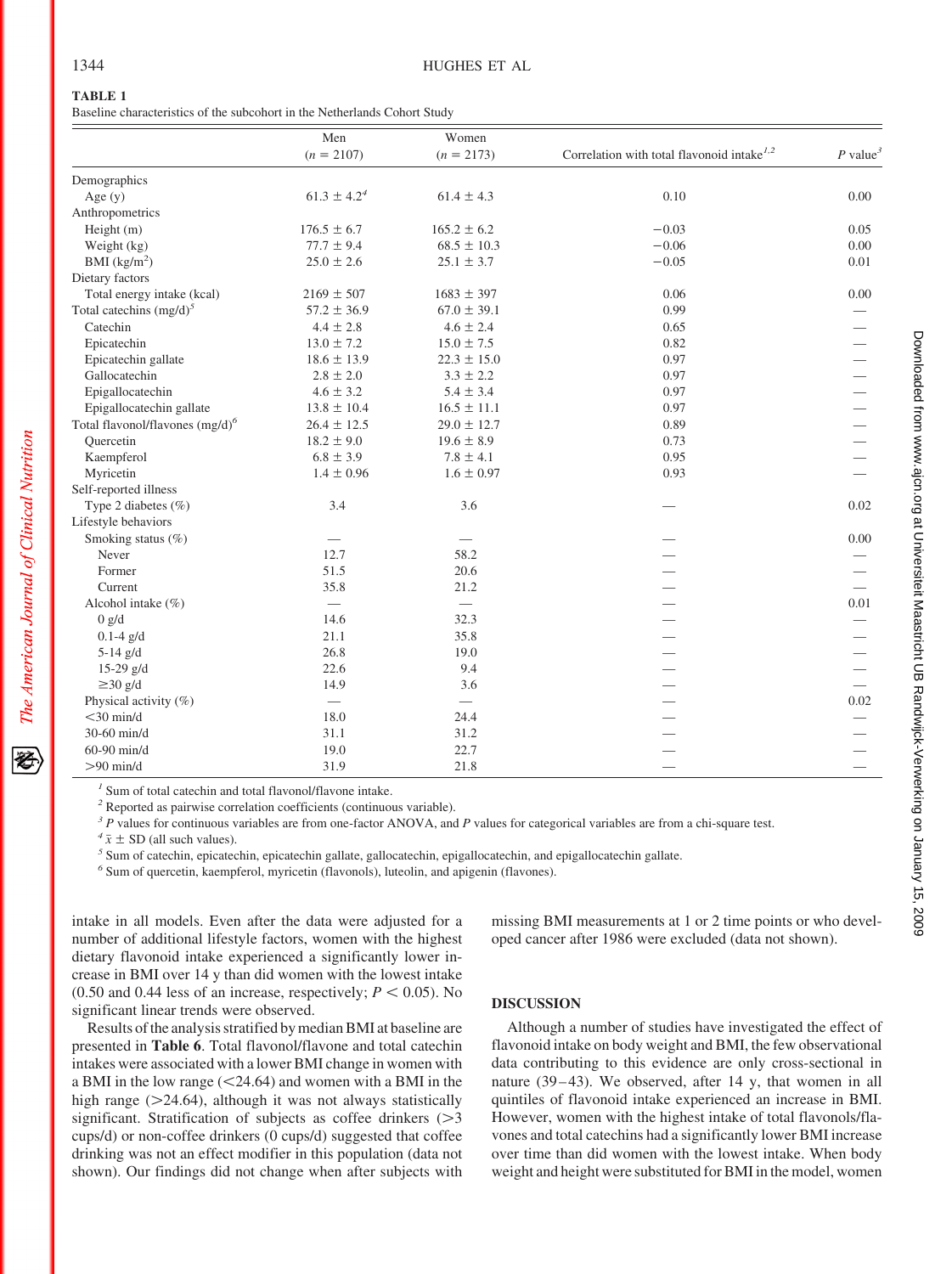#### **TABLE 2**

The American Journal of Clinical Nutrition

经

Change in BMI from baseline over time for subcohort members of the Netherlands Cohort Study*<sup>1</sup>*

|      |                       | BMI $(kg/m2)2$        |
|------|-----------------------|-----------------------|
| Year | Men<br>$(n = 2107)^3$ | Women<br>$(n = 2173)$ |
| 1986 | $24.95 \pm 0.04$      | $25.07 \pm 0.04$      |
| 1992 | $25.00 \pm 0.05$      | $25.25 \pm 0.07^4$    |
| 2000 | $25.03 \pm 0.06$      | $25.55 \pm 0.08^4$    |

<sup>*1*</sup> All values are  $\bar{x} \pm$  SE.<br><sup>2</sup> BMI derived from a linear mixed model including BMI and time.

*<sup>3</sup>* Number of subjects at baseline.

<sup>4</sup> Significantly different from baseline,  $P < 0.05$ .

with the highest intake of total flavonols/flavones and total catechins gained 1.00 and 0.95 kg less body weight, respectively. These observations may have important public health implications because even moderate elevations in BMI and body weight over a long period of time have been shown to increase disease risk (44 –51).



FIGURE 1. Change in BMI (kg/m<sup>2</sup>) over 14 y for men in each quintile of total dietary flavonol/flavone intake (A; *P* for trend 0.06) and total dietary catechin intake  $(B; P \text{ for trend} = 0.95)$ . Graphs derived from linear mixed models adjusted for total energy intake, physical activity, smoking status, alcohol consumption, type 2 diabetes, coffee drinking, and age.



**FIGURE 2.** Change in BMI (kg/m<sup>2</sup>) over 14 y for women in each quintile of total dietary flavonol/flavone intake  $(A; P)$  for trend  $= 0.52$ ) and total dietary catechin intake (B;  $P$  for trend  $= 0.08$ ). Graphs derived from linear mixed models adjusted for total energy intake, physical activity, smoking status, alcohol consumption, type 2 diabetes, coffee drinking, and age. \*Significantly lower BMI increase than in the lowest quintile,  $P < 0.05$ .

Our finding of a protective association between catechin intake and BMI in women is supported by human intervention studies using tea or tea extracts as a treatment for overweight and obesity. Tsuchida et al (15) reported that, compared with controls, subjects consuming high levels of catechins experienced a significant decrease in BMI (0.49) after a 12-wk randomized controlled trial. Treatment consisted of 588 mg catechins/d; similar doses were used in other successful intervention studies (18, 20). In our study, the mean total catechin intake in women in the highest quintile was 125 mg/d. Because this is a much lower concentration than what was used in intervention studies, it is interesting that we still observed significant inverse associations with BMI, even after adjusting for all confounders. Because diet assessed through the FFQ in our study reflects the diet of individuals for an entire year preceding baseline, and has been observed to be stable for  $\geq$  5 y (29), a much longer exposure time to these substances is expected compared with the controlled intervention studies described above.

The observation that there was a protective association between myricetin and BMI in women is intriguing. Myricetin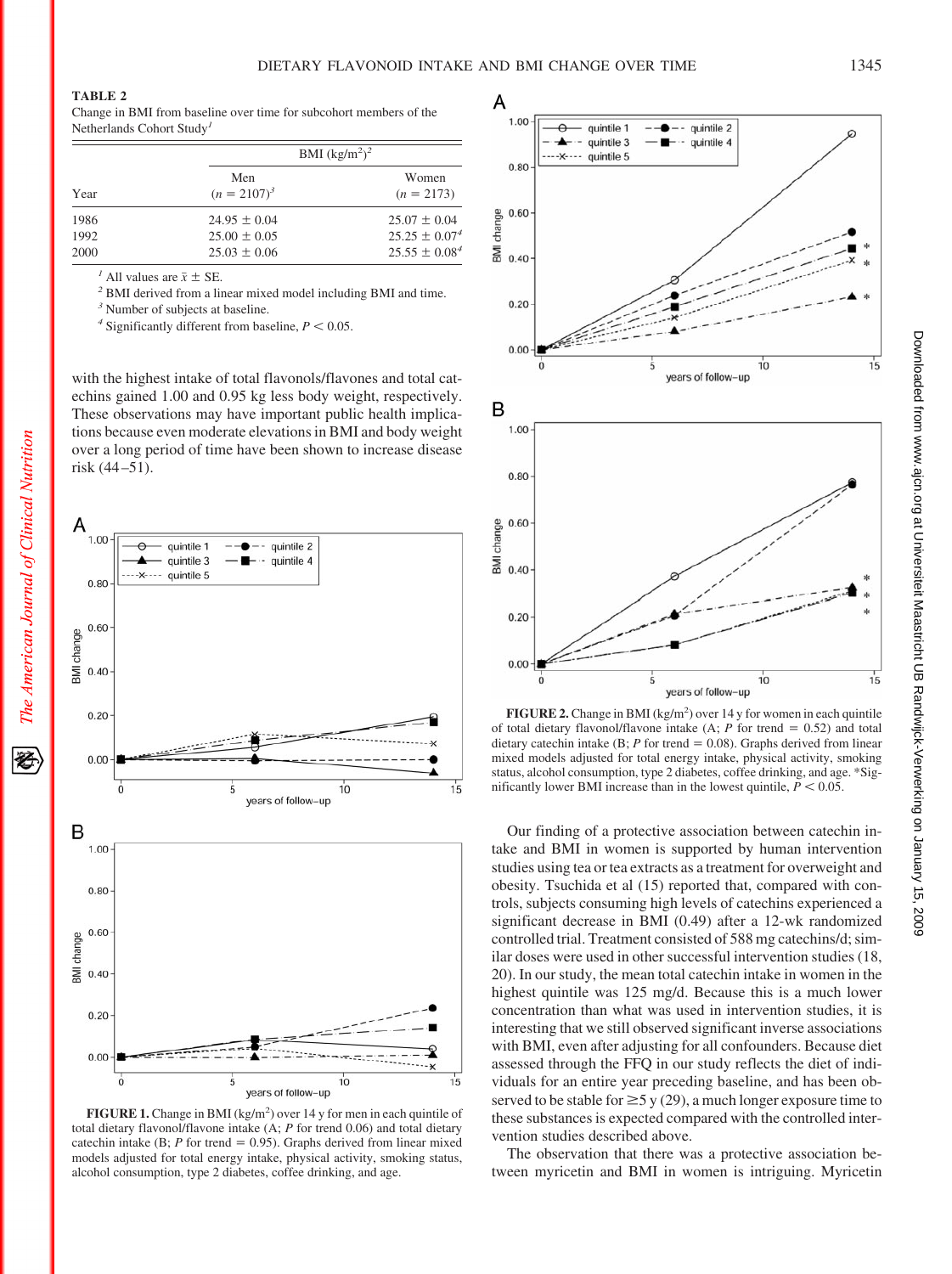| Î          |
|------------|
| řň         |
|            |
| i<br>Seres |
|            |
| Ì          |
|            |
|            |

 $\rightarrow$ 

TABLE 3 **TABLE 3**

| ļ                                                                                                                                   |  |
|-------------------------------------------------------------------------------------------------------------------------------------|--|
|                                                                                                                                     |  |
|                                                                                                                                     |  |
|                                                                                                                                     |  |
|                                                                                                                                     |  |
|                                                                                                                                     |  |
|                                                                                                                                     |  |
|                                                                                                                                     |  |
|                                                                                                                                     |  |
|                                                                                                                                     |  |
|                                                                                                                                     |  |
|                                                                                                                                     |  |
|                                                                                                                                     |  |
|                                                                                                                                     |  |
|                                                                                                                                     |  |
|                                                                                                                                     |  |
|                                                                                                                                     |  |
|                                                                                                                                     |  |
|                                                                                                                                     |  |
|                                                                                                                                     |  |
|                                                                                                                                     |  |
|                                                                                                                                     |  |
|                                                                                                                                     |  |
|                                                                                                                                     |  |
|                                                                                                                                     |  |
|                                                                                                                                     |  |
|                                                                                                                                     |  |
|                                                                                                                                     |  |
|                                                                                                                                     |  |
| $\overline{\phantom{a}}$                                                                                                            |  |
|                                                                                                                                     |  |
|                                                                                                                                     |  |
|                                                                                                                                     |  |
|                                                                                                                                     |  |
|                                                                                                                                     |  |
|                                                                                                                                     |  |
|                                                                                                                                     |  |
|                                                                                                                                     |  |
|                                                                                                                                     |  |
|                                                                                                                                     |  |
|                                                                                                                                     |  |
| i                                                                                                                                   |  |
|                                                                                                                                     |  |
|                                                                                                                                     |  |
|                                                                                                                                     |  |
|                                                                                                                                     |  |
|                                                                                                                                     |  |
|                                                                                                                                     |  |
|                                                                                                                                     |  |
|                                                                                                                                     |  |
|                                                                                                                                     |  |
|                                                                                                                                     |  |
|                                                                                                                                     |  |
|                                                                                                                                     |  |
|                                                                                                                                     |  |
|                                                                                                                                     |  |
| ciate                                                                                                                               |  |
|                                                                                                                                     |  |
|                                                                                                                                     |  |
|                                                                                                                                     |  |
|                                                                                                                                     |  |
|                                                                                                                                     |  |
|                                                                                                                                     |  |
| l                                                                                                                                   |  |
|                                                                                                                                     |  |
|                                                                                                                                     |  |
|                                                                                                                                     |  |
|                                                                                                                                     |  |
| i<br>j                                                                                                                              |  |
|                                                                                                                                     |  |
|                                                                                                                                     |  |
| $\begin{array}{c} \begin{array}{c} \begin{array}{c} \begin{array}{c} \end{array}\\ \end{array} \end{array} \end{array} \end{array}$ |  |
|                                                                                                                                     |  |
|                                                                                                                                     |  |
| <b>CONTRACTOR</b>                                                                                                                   |  |
|                                                                                                                                     |  |
|                                                                                                                                     |  |
|                                                                                                                                     |  |

|                    |                 |                  | $= 2107$<br>Men $(n)$                                                                                                                                                                                                      |                    |                       |                    |                                    | Women $(n = 2173)$                                            |                              |                              |
|--------------------|-----------------|------------------|----------------------------------------------------------------------------------------------------------------------------------------------------------------------------------------------------------------------------|--------------------|-----------------------|--------------------|------------------------------------|---------------------------------------------------------------|------------------------------|------------------------------|
|                    |                 |                  | Q of flavonoid intake <sup>2</sup>                                                                                                                                                                                         |                    |                       |                    |                                    | Q of flavonoid intake <sup>3</sup>                            |                              |                              |
| Flavonoid and year |                 | $\mathcal{C}$    | $\sim$                                                                                                                                                                                                                     | 4                  | 5                     |                    | $\mathcal{L}$                      | 3                                                             | 4                            | 5                            |
| Flavonol/flavones  |                 |                  |                                                                                                                                                                                                                            |                    |                       |                    |                                    |                                                               |                              |                              |
| Quercetin          |                 |                  |                                                                                                                                                                                                                            |                    |                       |                    |                                    |                                                               |                              |                              |
| 1992               | $0.00 \pm 0.09$ | $0.04 \pm 0.08$  | $\pm~0.08$<br>$-0.02$                                                                                                                                                                                                      | $0.09 \pm 0.08$    | $0.14 \pm 0.08$       | $0.21 \pm 0.10$    | $0.23 \pm 0.09$                    | $0.24 \pm 0.09$                                               | $0.05 \pm 0.09$              | $0.21 \pm 0.09$              |
| 2000               | $0.15 \pm 0.12$ | $0.15 \pm 0.12$  | ± 0.12<br>$-0.11$                                                                                                                                                                                                          | $0.11 \pm 0.12$    | $0.08 \pm 0.12$       | $0.78 \pm 0.17$    | $0.63 \pm 0.15$                    | $0.43 \pm 0.15$                                               | $0.33 \pm 0.15^4$            | $0.36 \pm 0.15$              |
| Kaempferol         |                 |                  |                                                                                                                                                                                                                            |                    |                       |                    |                                    |                                                               |                              |                              |
| 1992               | $0.09 \pm 0.08$ | $0.03 \pm 0.08$  | $\pm~0.08$<br>$0.08\,$                                                                                                                                                                                                     | $0.05 \pm 0.08$    | $0.01 \pm 0.08$       | $0.36 \pm 0.09$    | $0.18 \pm 0.09$                    | $0.27 \pm 0.09$                                               | $0.04 \pm 0.094$             | $0.11 \pm 0.09$              |
| 2000               | $0.12 \pm 0.12$ | $0.07 \pm 0.12$  | 0.12<br>$+$<br>0.11                                                                                                                                                                                                        | $0.10 \pm 0.12$    | $-0.04 \pm 0.12$      | $0.69 \pm 0.16$    | ± 0.16<br>0.62                     | 0.15<br>$+$<br>0.44                                           | $\pm$ 0.15<br>0.40           | $\pm$ 0.15<br>0.32           |
| Myricetin          |                 |                  |                                                                                                                                                                                                                            |                    |                       |                    |                                    |                                                               |                              |                              |
| 1992               | $0.06 \pm 0.08$ | $0.01 \pm 0.08$  | $\pm$ 0.08<br>0.04                                                                                                                                                                                                         | $-0.01 \pm 0.08$   | $0.16 \pm 0.08$       | $0.39 \pm 0.09$    | $0.17 \pm 0.09$                    | $0.20 \pm 0.09$                                               | $0.12 \pm 0.09^4$            | $0.08 \pm 0.09$ <sup>4</sup> |
| 2000               | $0.16 \pm 0.12$ | $0.02 \pm 0.12$  | ± 0.12<br>$-0.03$                                                                                                                                                                                                          | $0.08 \pm 0.12$    | $0.15 \pm 0.12$       | $0.73 \pm 0.16$    | $0.65 \pm 0.16$                    | $0.42 \pm 0.16$                                               | $0.47 \pm 0.15$              | $\pm 0.15^{4}$<br>0.20       |
| Catechins          |                 |                  |                                                                                                                                                                                                                            |                    |                       |                    |                                    |                                                               |                              |                              |
| Catechin           |                 |                  |                                                                                                                                                                                                                            |                    |                       |                    |                                    |                                                               |                              |                              |
| 1992               | $0.03 \pm 0.08$ | $-0.02 \pm 0.08$ | $\pm~0.08$<br>0.19                                                                                                                                                                                                         | $0.02 \pm 0.08$    | $0.04 \pm 0.08$       | $0.25 \pm 0.10$    | $0.27 \pm 0.09$                    | $0.25 \pm 0.09$                                               | $0.11 \pm 0.09$              | $0.10 \pm 0.08$              |
| 2000               | $0.14 \pm 0.13$ | $0.06 \pm 0.12$  | ± 0.12<br>0.04                                                                                                                                                                                                             | $0.04 \pm 0.12$    | $0.09 \pm 0.11$       | $0.54 \pm 0.17$    | $0.59 \pm 0.16$                    | $0.63 \pm 0.15$                                               | $0.40 \pm 0.15$              | $0.30 \pm 0.15$              |
| Epicatechin        |                 |                  |                                                                                                                                                                                                                            |                    |                       |                    |                                    |                                                               |                              |                              |
| 1992               | $0.08 \pm 0.08$ | $0.03 \pm 0.08$  | $\pm~0.08$<br>$-0.02$                                                                                                                                                                                                      | $0.14 \pm 0.08$    | $\pm~0.08$<br>0.02    | $0.31 \pm 0.09$    | $0.25 \pm 0.09$                    | $0.28 \pm 0.09$                                               | $0.06 \pm 0.09$              | $0.07 \pm 0.09$              |
| 2000               | $0.07 \pm 0.12$ | $0.22 \pm 0.13$  | 0.12<br>$+$<br>0.06                                                                                                                                                                                                        | $0.07 \pm 0.12$    | $\pm$ 0.12<br>$-0.02$ | $0.77 \pm 0.18$    | $0.49 \pm 0.16$                    | $0.68 \pm 0.15$                                               | $0.33 \pm 0.15^4$            | $\pm 0.15^{4}$<br>0.24       |
| ECG                |                 |                  |                                                                                                                                                                                                                            |                    |                       |                    |                                    |                                                               |                              |                              |
| 1992               | $0.16 \pm 0.08$ | $-0.02 \pm 0.09$ | $\pm~0.08$<br>0.03                                                                                                                                                                                                         | $0.05 \pm 0.08$    | $0.03 \pm 0.08$       | $0.36 \pm 0.09$    | $0.23 \pm 0.09$                    | $0.22 \pm 0.09$                                               | $0.06 \pm 0.09^4$            | $0.08 \pm 0.094$             |
| 2000               | $0.16 \pm 0.12$ | $0.16 \pm 0.12$  | 0.12<br>$+1$<br>$0.07\,$                                                                                                                                                                                                   | $0.00 \pm 0.12$    | $-0.02 \pm 0.12$      | $0.83 \pm 0.16$    | $\pm 0.15^{4}$<br>0.37             | 0.15<br>$+1$<br>0.67                                          | $0.30 \pm 0.16^{4}$          | $\pm 0.15^{4}$<br>0.30       |
| GC                 |                 |                  |                                                                                                                                                                                                                            |                    |                       |                    |                                    |                                                               |                              |                              |
| 1992               | $0.18 \pm 0.09$ | $0.02 \pm 0.08$  | $\pm$ 0.09<br>0.01                                                                                                                                                                                                         | $-0.03 \pm 0.07$   | $0.11 \pm 0.08$       | $0.39 \pm 0.09$    | $0.24 \pm 0.10$                    | $0.21 \pm 0.09$                                               | $0.05 \pm 0.09$ <sup>4</sup> | $0.08 \pm 0.094$             |
| 2000               | $0.14 \pm 0.14$ | $0.15 \pm 0.11$  | 0.13<br>$\pm$<br>$-0.01$                                                                                                                                                                                                   | $\pm$ 0.11<br>0.00 | $\pm$ 0.12<br>0.08    | $\pm$ 0.16<br>0.71 | $\pm$ 0.17<br>0.85                 | 0.14<br>$+1$<br>0.43                                          | ± 0.15 <sup>4</sup><br>0.25  | 0.15<br>$+1$<br>0.30         |
| EGC                |                 |                  |                                                                                                                                                                                                                            |                    |                       |                    |                                    |                                                               |                              |                              |
| 1992               | $0.11 \pm 0.08$ | $0.00 \pm 0.08$  | $\pm~0.8$<br>0.01                                                                                                                                                                                                          | $0.09 \pm 0.08$    | $0.06 \pm 0.08$       | $0.41 \pm 0.09$    | $0.23 \pm 0.09$                    | $0.16 \pm 0.09$                                               | $0.06 \pm 0.09^4$            | $0.09 \pm 0.09$ <sup>4</sup> |
| 2000               | $0.12 \pm 0.12$ | $0.11 \pm 0.12$  | $\pm$ 0.12<br>$-0.01$                                                                                                                                                                                                      | $0.19 \pm 0.12$    | $-0.06 \pm 0.12$      | $0.79 \pm 0.16$    | $0.73 \pm 0.16$                    | $0.39 \pm 0.15$                                               | $0.27 \pm 0.15^4$            | $\pm 0.15^{4}$<br>0.30       |
| EGCG               |                 |                  |                                                                                                                                                                                                                            |                    |                       |                    |                                    |                                                               |                              |                              |
| 1992               | $0.11 \pm 0.07$ | $0.01\pm0.07$    | $\pm$ 0.10<br>0.03                                                                                                                                                                                                         | $-0.02 \pm 0.09$   | $0.11 \pm 0.10$       | $0.37 \pm 0.09$    |                                    |                                                               | $0.05 \pm 0.09^{4}$          | $0.08 \pm 0.09$              |
| 2000               | $0.14 \pm 0.10$ | $0.06 \pm 0.11$  | ± 0.14<br>0.17                                                                                                                                                                                                             | $-0.04 \pm 0.13$   | $-0.01 \pm 0.15$      | $0.78 \pm 0.16$    | $0.23 \pm 0.09$<br>$0.63 \pm 0.15$ | $\begin{array}{c} 0.20 \pm 0.10 \\ 0.44 \pm 0.17 \end{array}$ | $0.28 \pm 0.15^4$            | $0.29 \pm 0.15^4$            |
|                    |                 |                  | $\ell$ All values are $\bar{x}$ ± SE. Results were derived from a linear mixed model adjusted for age, baseline total energy intake (kcal/d), physical activity level (<30, 30-60, and >90, and >90 min/d), smoking status |                    |                       |                    |                                    |                                                               |                              |                              |

(never smoker, ex-smoker, and current smoker), alcohol intake  $(0, 0.1-4, 5-14, 15-29,$  and  $\geq 30$  g/d), coffee consumption (cups/d), and type 2 diabetes (yes or no). ECG, epicatechin gallate; GC, gallocatechin; EGC, (never smoker, ex-smoker, and current smoker), alcohol intake (0, 0.1-4, 5-14, 15-29, and 30 g/d), coffee consumption (cups/d), and type 2 diabetes (yes or no). ECG, epicatechin gallate; GC, gallocatechin; EGC, epigallocatechin; EGCG, epigallocatechin gallate. epigallocatechin; EGCG, epigallocatechin gallate.

Range of flavonoid intakes (mg/d): Q1, 24.1; Q2, 24.2-44.3; Q3, 44.4-62.7; Q4, 62.8-84.3; Q5, 84.4-290.1.

Range of flavonoid intakes (mg/d): Q1, 36.1; Q2, 36.3-51.6; Q3, 51.8-75.4; Q4, 75.5-95.8; Q5, 96.0-247.1.

*234*

Significantly lower BMI increase than in the lowest quintile, as derived from the quintile-by-time interaction (*P* < 0.05).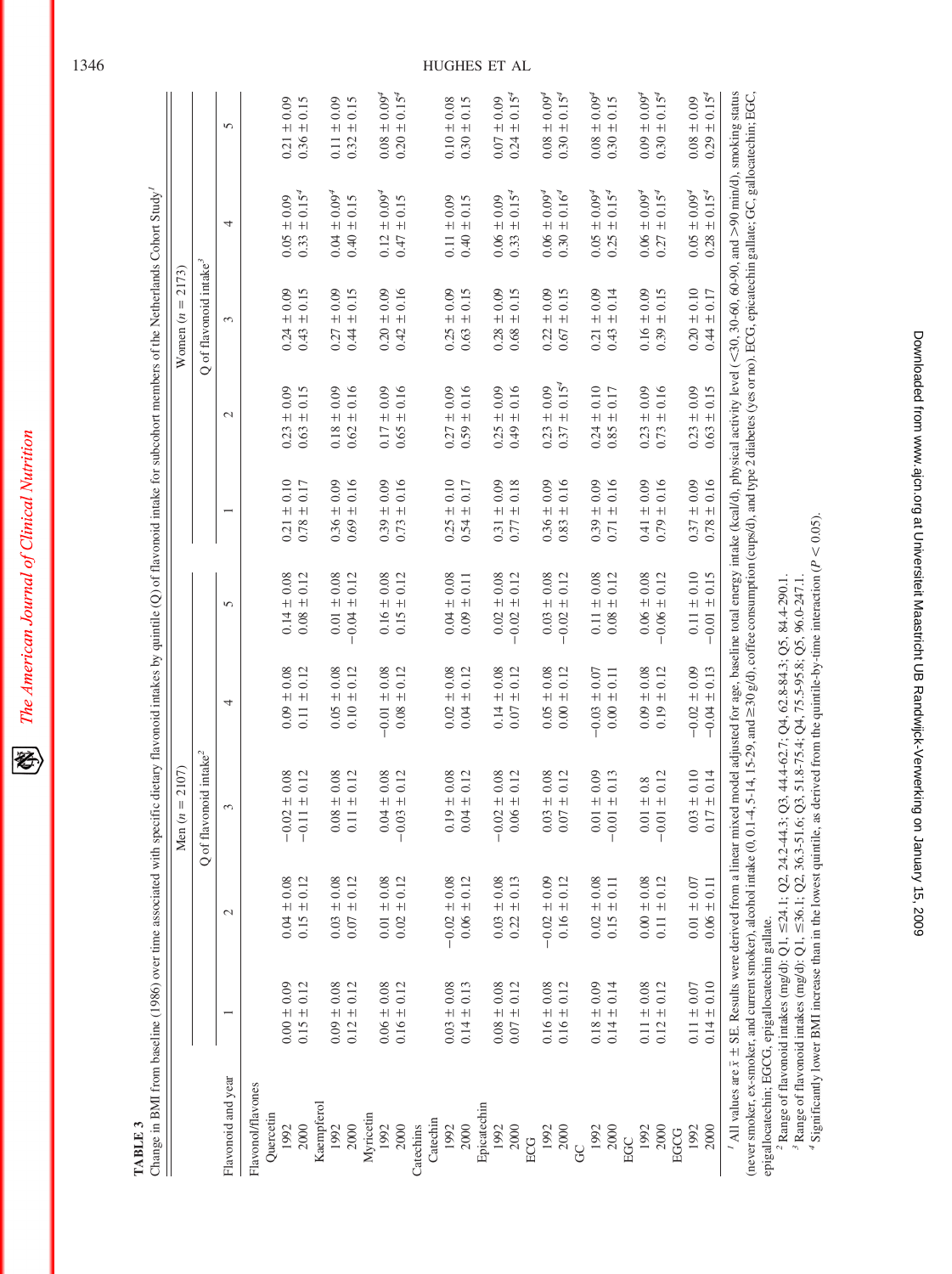# The American Journal of Clinical Nutrition 经

## TABLE 4 **TABLE 4**

Change in BMI from baseline (1986) over time associated with total flavonol/flavone intakes by quintile (Q) of flavonoid intake for subcohort members of the Netherlands Cohort Study' Change in BMI from baseline (1986) over time associated with total flavonol/flavone intakes by quintile (Q) of flavonoid intake for subcohort members of the Netherlands Cohort Study*1*

|                                                                                                                                                                                                                                                                                          |                     |                  | Men                                                                                                                                                     |                 |                 |                 |                 | Women                              |                       |                     |
|------------------------------------------------------------------------------------------------------------------------------------------------------------------------------------------------------------------------------------------------------------------------------------------|---------------------|------------------|---------------------------------------------------------------------------------------------------------------------------------------------------------|-----------------|-----------------|-----------------|-----------------|------------------------------------|-----------------------|---------------------|
|                                                                                                                                                                                                                                                                                          |                     |                  | Q of flavonoid intake <sup>2</sup>                                                                                                                      |                 |                 |                 |                 | Q of flavonoid intake <sup>3</sup> |                       |                     |
|                                                                                                                                                                                                                                                                                          |                     | $\mathcal{L}$    | 3                                                                                                                                                       | 4               | 5               |                 | $\mathcal{L}$   | 3                                  | 4                     | 5                   |
| Median intake (mg/d)                                                                                                                                                                                                                                                                     | 11.9                | 19.2             | 25.3                                                                                                                                                    | 31.7            | 42.6            | 13.6            | 21.8            | 28.0                               | 34.4                  | 44.9                |
| Model and year                                                                                                                                                                                                                                                                           |                     |                  |                                                                                                                                                         |                 |                 |                 |                 |                                    |                       |                     |
| 1) Unadjusted                                                                                                                                                                                                                                                                            |                     |                  |                                                                                                                                                         |                 |                 |                 |                 |                                    |                       |                     |
| 1992                                                                                                                                                                                                                                                                                     | $0.06 \pm 0.08^{4}$ | $0.00 \pm 0.08$  | $0.01 \pm 0.08$                                                                                                                                         | $0.08 \pm 0.08$ | $0.11 \pm 0.08$ | $0.29 \pm 0.09$ | $0.20 \pm 0.09$ | $0.09 \pm 0.09$                    | $0.18 \pm 0.09$       | $0.13 \pm 0.09$     |
| 2000                                                                                                                                                                                                                                                                                     | $0.21 \pm 0.12$     | $-0.02 \pm 0.12$ | $-0.03 \pm 0.12$                                                                                                                                        | $0.16 \pm 0.12$ | $0.09 \pm 0.11$ | $0.90 \pm 0.16$ | $0.46 \pm 0.15$ | $0.26 \pm 0.15^{5}$                | $0.44\pm0.15^{\rm 5}$ | $0.41 \pm 0.15^{5}$ |
| 2) Age adjusted                                                                                                                                                                                                                                                                          |                     |                  |                                                                                                                                                         |                 |                 |                 |                 |                                    |                       |                     |
| 1992                                                                                                                                                                                                                                                                                     | $0.06 \pm 0.08$     | $0.00 \pm 0.08$  | $0.01 \pm 0.08$                                                                                                                                         | $0.07\pm0.08$   | $0.11 \pm 0.08$ | $0.29 \pm 0.09$ | $0.20 \pm 0.09$ | $0.10 \pm 0.09$                    | $0.18 \pm 0.09$       | $0.13 \pm 0.09$     |
| 2000                                                                                                                                                                                                                                                                                     | $0.21 \pm 0.12$     | $-0.02 \pm 0.12$ | $-0.03 \pm 0.12$                                                                                                                                        | $0.16 \pm 0.12$ | $0.09 \pm 0.11$ | $0.90 \pm 0.16$ | $0.46 \pm 0.15$ | $0.26 \pm 0.15$                    | $0.44 \pm 0.15^{5}$   | $0.41 \pm 0.15^{5}$ |
| 3) Adjusted for confounders                                                                                                                                                                                                                                                              |                     |                  |                                                                                                                                                         |                 |                 |                 |                 |                                    |                       |                     |
| 1992                                                                                                                                                                                                                                                                                     | $0.06 \pm 0.08$     | $0.00 \pm 0.08$  | $0.01 \pm 0.08$                                                                                                                                         | $0.09 \pm 0.08$ | $0.12 \pm 0.08$ | $0.31 \pm 0.09$ | $0.24 \pm 0.09$ | $0.08 \pm 0.09$                    | $0.19 \pm 0.09$       | $0.14 \pm 0.09$     |
| 2000                                                                                                                                                                                                                                                                                     | $0.19 \pm 0.12$     | $0.00 \pm 0.12$  | $-0.06 \pm 0.12$                                                                                                                                        | $0.17 \pm 0.12$ | $0.07 \pm 0.12$ | $0.95 \pm 0.17$ | $0.52 \pm 0.16$ | $0.23 \pm 0.15^{5}$                | $0.44\pm0.15^{\rm 5}$ | $0.39 \pm 0.15^{5}$ |
| 4) Adjusted for confounders plus additional                                                                                                                                                                                                                                              |                     |                  |                                                                                                                                                         |                 |                 |                 |                 |                                    |                       |                     |
| dietary and lifestyle factors                                                                                                                                                                                                                                                            |                     |                  |                                                                                                                                                         |                 |                 |                 |                 |                                    |                       |                     |
| 1992                                                                                                                                                                                                                                                                                     | $0.08 \pm 0.09$     | $-0.01 \pm 0.08$ | $0.03\,\pm\,0.08$                                                                                                                                       | $0.10 \pm 0.09$ | $0.13 \pm 0.08$ | $0.32 \pm 0.10$ | $0.27 \pm 0.10$ | $0.12 \pm 0.10$                    | $0.19 \pm 0.10$       | $0.12 \pm 0.09$     |
| 2000                                                                                                                                                                                                                                                                                     | $0.21 \pm 0.13$     | $-0.03 \pm 0.12$ | $-0.04 \pm 0.12$                                                                                                                                        | $0.15 \pm 0.12$ | $0.07 \pm 0.12$ | $0.91 \pm 0.17$ | $0.54 \pm 0.16$ | $0.25 \pm 0.16^{5}$                | $0.42 \pm 0.16^{5}$   | $0.41 \pm 0.15^{5}$ |
| ' Results were derived from a linear mixed model 1) unadjusted; 2) age-adjusted; 3) adjusted for age, total energy intake (kcal/d), physical activity (<30, 30-60, 60-90, and >90, min/d), smoking status (never<br>smoker, ex-smoker, and current smoker), alcohol intake (0, 0.1-4, 5- |                     |                  | 14, 15-29, and $\geq$ 30 g(d), coffee drinking (cups(d), and type 2 diabetes (yes or no); and 4) adjusted for the same variables in model 3 plus intake |                 |                 |                 |                 |                                    |                       |                     |
| $(g/d)$ of vegetables, fruit, fiber, grains, sugar, and desserts and dieting habits (yes or no to being on a diet in the past 5 y).<br>$^{2}$ Range of flavonoid intakes (mg/d): Q1, $\leq$ 24.1; Q2, 24.2, 44.4, 62.7; Q4, 62.8, 84.3; Q5, 84.4.290.1                                   |                     |                  |                                                                                                                                                         |                 |                 |                 |                 |                                    |                       |                     |
| <sup>3</sup> Range of flavonoid intakes (mg/d); Q1, ≤36.1; Q2, 36.3-51.6; Q3, 51.8-75.4; Q4, 75.5-95.8; Q5, 96.0-247.1.                                                                                                                                                                  |                     |                  |                                                                                                                                                         |                 |                 |                 |                 |                                    |                       |                     |
| $45 + \mathcal{C} \mathbf{E}$ (all ench values)                                                                                                                                                                                                                                          |                     |                  |                                                                                                                                                         |                 |                 |                 |                 |                                    |                       |                     |

*45* $\overline{x} \pm SE$  (all such values).

<sup>2</sup> Significantly lower BMI increase than in the lowest quintile, as derived from the quintile-by-time interaction (*P* < 0.05).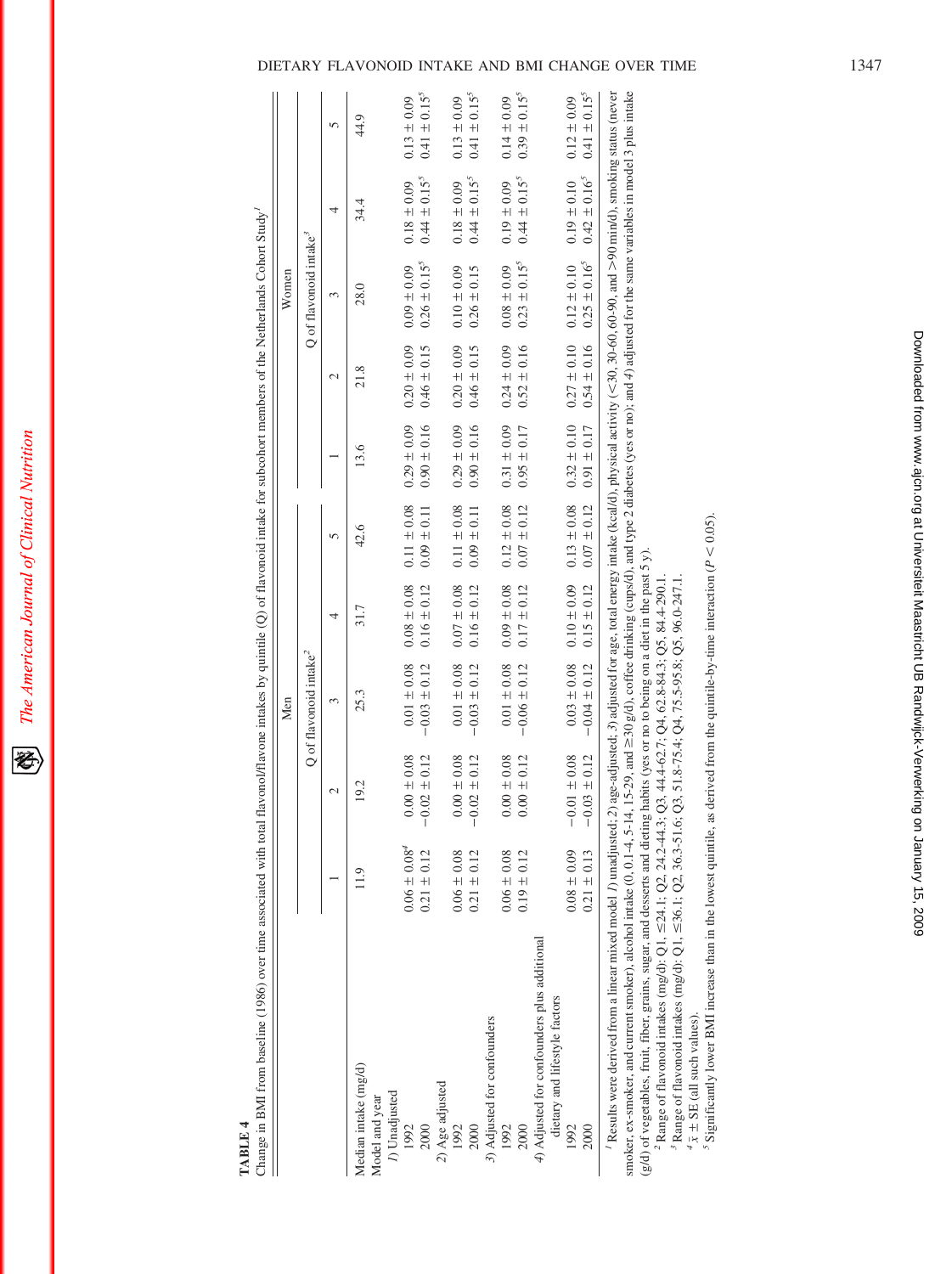| I |
|---|
|   |

TABLE 5 **TABLE 5**

| İ                                  |
|------------------------------------|
| š                                  |
|                                    |
|                                    |
|                                    |
|                                    |
| j                                  |
|                                    |
|                                    |
|                                    |
|                                    |
|                                    |
|                                    |
|                                    |
|                                    |
|                                    |
|                                    |
|                                    |
|                                    |
| ł                                  |
| ۱                                  |
|                                    |
|                                    |
| í                                  |
|                                    |
| l                                  |
|                                    |
| i                                  |
|                                    |
|                                    |
| ł                                  |
|                                    |
|                                    |
|                                    |
|                                    |
|                                    |
|                                    |
|                                    |
| i                                  |
| ţ<br>į                             |
|                                    |
|                                    |
|                                    |
|                                    |
|                                    |
| I                                  |
|                                    |
| ֕                                  |
|                                    |
| $\overline{\phantom{a}}$           |
| i                                  |
|                                    |
|                                    |
|                                    |
|                                    |
|                                    |
| j                                  |
|                                    |
| ļ                                  |
|                                    |
|                                    |
|                                    |
| I<br>$\overline{\phantom{a}}$<br>֕ |
| Ę                                  |
| I                                  |
|                                    |
|                                    |
|                                    |
| ١                                  |
|                                    |
| $\ddot{a}$                         |
|                                    |
| ł<br>ׇ֦֡                           |
| j                                  |
| i                                  |
|                                    |
| i<br>g<br>l                        |
|                                    |
|                                    |
| ŗ                                  |
|                                    |
|                                    |
|                                    |
| $\alpha$                           |
| ֠                                  |
| ė<br>١<br>I<br>١                   |
| í                                  |
|                                    |
| ֕<br>ţ                             |
| j                                  |
| ١<br>j<br>ł<br>ł<br>5              |
| ì                                  |
| ֠                                  |
| í                                  |
| ļ                                  |
|                                    |
|                                    |
| l<br>l                             |
| ļ<br>I                             |
| 1                                  |
|                                    |
| j<br>I<br>١                        |
| J                                  |
| í<br>j<br>Ï<br>i<br>j              |

|                                                                                                                                                                                                                                                                          |                     |                 | Men                                |                 |                                                                                                                                                         |                        |                 | Women                              |                     |                     |
|--------------------------------------------------------------------------------------------------------------------------------------------------------------------------------------------------------------------------------------------------------------------------|---------------------|-----------------|------------------------------------|-----------------|---------------------------------------------------------------------------------------------------------------------------------------------------------|------------------------|-----------------|------------------------------------|---------------------|---------------------|
|                                                                                                                                                                                                                                                                          |                     |                 | Q of flavonoid intake <sup>2</sup> |                 |                                                                                                                                                         |                        |                 | O of flavonoid intake <sup>3</sup> |                     |                     |
|                                                                                                                                                                                                                                                                          |                     | N               | 3                                  | 4               |                                                                                                                                                         |                        | $\mathcal{L}$   | 3                                  | 4                   | 5                   |
| Median intake (mg/d)                                                                                                                                                                                                                                                     | 9.9                 | 38.7            | $\frac{0}{51}$                     | 76.0            | 103.2                                                                                                                                                   | 17.5                   | 44.5            | 63.7                               | 83.7                | 118.5               |
| Model and year                                                                                                                                                                                                                                                           |                     |                 |                                    |                 |                                                                                                                                                         |                        |                 |                                    |                     |                     |
| 1) Unadjusted                                                                                                                                                                                                                                                            |                     |                 |                                    |                 |                                                                                                                                                         |                        |                 |                                    |                     |                     |
| 1992                                                                                                                                                                                                                                                                     | $0.08 \pm 0.08^{4}$ | $0.06 \pm 0.08$ | $0.00 \pm 0.08$                    | $0.08 \pm 0.08$ | $0.05 \pm 0.08$                                                                                                                                         | $0.38 \pm 0.09$        | $0.19 \pm 0.09$ | $0.19 \pm 0.09$                    | $0.06 \pm 0.09^{5}$ | $0.08 \pm 0.09^{5}$ |
| 2000                                                                                                                                                                                                                                                                     | $0.03 \pm 0.12$     | $.24 \pm 0.12$  | $0.00 \pm 0.12$                    | $0.16 \pm 0.12$ | $-0.02 \pm 0.12$                                                                                                                                        | ± 0.16<br>$0.75$ :     | $0.69 \pm 0.15$ | $0.31 \pm 0.15^{5}$                | $0.28 \pm 0.15^{5}$ | $0.38 \pm 0.14^{5}$ |
| 2) Age adjusted                                                                                                                                                                                                                                                          |                     |                 |                                    |                 |                                                                                                                                                         |                        |                 |                                    |                     |                     |
| 1992                                                                                                                                                                                                                                                                     | $0.08 \pm 0.08$     | $0.06 \pm 0.08$ | $0.00 \pm 0.08$                    | $0.08 \pm 0.08$ | $0.05 \pm 0.08$                                                                                                                                         | $0.38 \pm 0.09$        | $0.19 \pm 0.09$ | $0.19 \pm 0.09$                    | $0.06 \pm 0.09$     | $0.08 \pm 0.09$     |
| 2000                                                                                                                                                                                                                                                                     | $0.03 \pm 0.12$     | $0.24 \pm 0.12$ | $0.00 \pm 0.12$                    | $0.16 \pm 0.12$ | $-0.02 \pm 0.12$                                                                                                                                        | $\pm 0.16$<br>$0.75$ : | $0.69 \pm 0.15$ | $0.31 \pm 0.15^{5}$                | $0.28 \pm 0.15^{5}$ | $0.38 \pm 0.14^{5}$ |
| 3) Adjusted for confounders                                                                                                                                                                                                                                              |                     |                 |                                    |                 |                                                                                                                                                         |                        |                 |                                    |                     |                     |
| 1992                                                                                                                                                                                                                                                                     | $0.08 \pm 0.08$     | $0.05 \pm 0.08$ | $0.00 \pm 0.08$                    | $0.09 \pm 0.08$ | $0.04 \pm 0.08$                                                                                                                                         | $0.37 \pm 0.09$        | $0.21 \pm 0.09$ | $0.21 \pm 0.09$                    | $0.08 \pm 0.09^{5}$ | $0.08 \pm 0.09^{5}$ |
| 2000                                                                                                                                                                                                                                                                     | $0.04 \pm 0.12$     | $0.24 \pm 0.12$ | $0.01 \pm 0.12$                    | $0.14 \pm 0.12$ | $-0.05 \pm 0.12$                                                                                                                                        | $0.77 \pm 0.16$        | $0.76 \pm 0.15$ | $0.33 \pm 0.16^{5}$                | $0.30 \pm 0.15^{5}$ | $0.31 \pm 0.15^{5}$ |
| 4) Adjusted for confounders plus additional                                                                                                                                                                                                                              |                     |                 |                                    |                 |                                                                                                                                                         |                        |                 |                                    |                     |                     |
| dietary and lifestyle factors                                                                                                                                                                                                                                            |                     |                 |                                    |                 |                                                                                                                                                         |                        |                 |                                    |                     |                     |
| 1992                                                                                                                                                                                                                                                                     | $0.11 \pm 0.09$     | $0.05 \pm 0.08$ | $0.02 \pm 0.08$                    | $0.11 \pm 0.08$ | $0.04 \pm 0.08$                                                                                                                                         | $0.38 \pm 0.10$        | $0.25 \pm 0.10$ | $0.22 \pm 0.10$                    | $0.09 \pm 0.10^{5}$ | $0.07 \pm 0.09^{5}$ |
| 2000                                                                                                                                                                                                                                                                     | $0.02 \pm 0.13$     | $.23 \pm 0.12$  | $0.01 \pm 0.12$                    | $0.15 \pm 0.12$ | $-0.05 \pm 0.12$                                                                                                                                        | $0.76 \pm 0.17$        | $0.78 \pm 0.16$ | $0.29 \pm 0.16^{5}$                | $0.33 \pm 0.16^{5}$ | $0.32 \pm 0.15^{5}$ |
| Results were derived from a linear mixed model 1) unadjusted; 2) age-adjusted for age, total energy intake (kcal/d), physical activity (<30, 30-60, 60-90, and >90 min/d), smoking status (never<br>smoker, ex-smoker, and current smoker), alcohol intake (0, 0.1-4, 5- |                     |                 |                                    |                 | 14, 15-29, and $\geq$ 30 g/d), coffee drinking (cups/d), and type 2 diabetes (yes or no); and 4) adjusted for the same variables in model 3 plus intake |                        |                 |                                    |                     |                     |
| of vegetables (g/d), fruit (g/d), fiber (g/d), grains (g/d), angreque (g/d), and dieting habits (yes or no to being on a diet in the past 5 y)                                                                                                                           |                     |                 |                                    |                 |                                                                                                                                                         |                        |                 |                                    |                     |                     |

of vegetables (g/d), fruit (g/d), fiber (g/d), grains (g/d), sugar (g/d), desserts (g/d), and dieting habits (yes or no to being on a diet in the past 5 y).

Range of flavonoid intakes (mg/d): Q1, 24.1; Q2, 24.2-44.3; Q3, 44.4-62.7; Q4, 62.8-84.3; Q5, 84.4-290.1.

*2345*Range of flavonoid intakes (mg/d): Q1, 36.1; Q2, 36.3-51.6; Q3, 51.8-75.4; Q4, 75.5-95.8; Q5, 96.0-247.1.

 $\overline{x} \pm SE$  (all such values).

<sup>2</sup> Significantly lower BMI increase than in the lowest quintile, as derived from the quintile-by-time interaction (*P* < 0.05).

Downloaded from www.ajcn.org at Universiteit Maastricht UB Randwijck-Verwerking on January 15, 2009 at Universiteit Maastricht UB Randwijck-Verwerking on January 15, 2009 [www.ajcn.org](http://www.ajcn.org) Downloaded from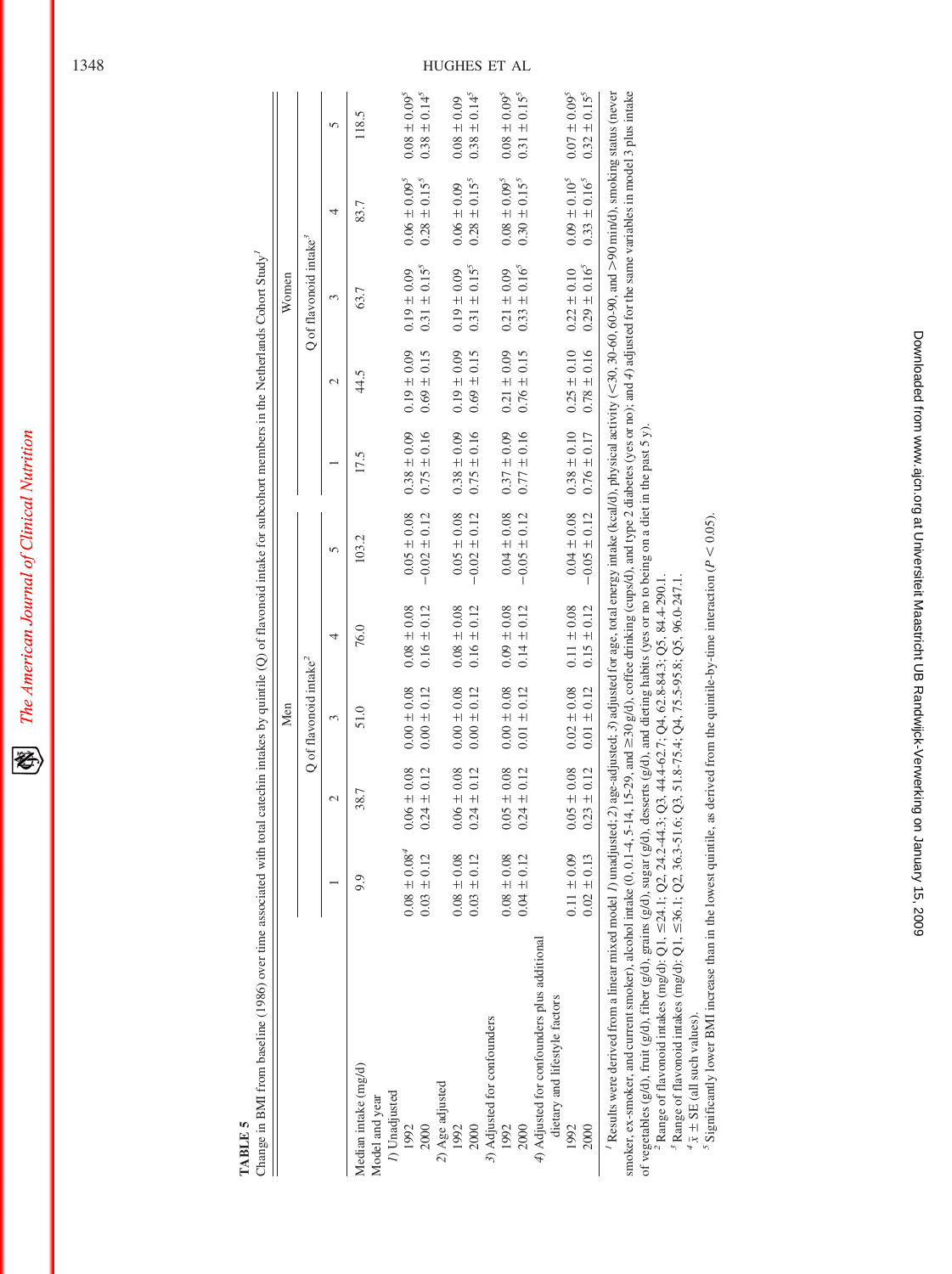The American Journal of Clinical Nutrition 经

# TABLE 6 **TABLE 6**

Change in BMI from baseline (1986) over time associated with dietary flavonoid intakes by quintile (Q) of flavonoid intake for subcohort members of the Netherlands Cohort Study, stratified by median BMI Change in BMI from baseline (1986) over time associated with dietary flavonoid intakes by quintile (Q) of flavonoid intake for subcohort members of the Netherlands Cohort Study, stratified by median BMI at baseline $\ell$ at baseline*1*

|                                                                                                                                                                                                                                |                  |                  | Men $(n = 2107)$                   |                  |                  |                 |                 | Women $(n = 2173)$                                                                                                                                 |                    |                     |
|--------------------------------------------------------------------------------------------------------------------------------------------------------------------------------------------------------------------------------|------------------|------------------|------------------------------------|------------------|------------------|-----------------|-----------------|----------------------------------------------------------------------------------------------------------------------------------------------------|--------------------|---------------------|
|                                                                                                                                                                                                                                |                  |                  | O of flavonoid intake <sup>2</sup> |                  |                  |                 |                 | Q of flavonoid intake <sup>3</sup>                                                                                                                 |                    |                     |
| Flavonoid and year                                                                                                                                                                                                             |                  | $\mathcal{C}$    | 3                                  | 4                | 5                |                 | $\mathcal{L}$   | 3                                                                                                                                                  | 4                  | 5                   |
| Total flavonol/flavones                                                                                                                                                                                                        |                  |                  |                                    |                  |                  |                 |                 |                                                                                                                                                    |                    |                     |
| $Low$ $BM$<br>1992                                                                                                                                                                                                             | $0.12 \pm 0.11$  | $0.08 \pm 0.12$  | $0.19 \pm 0.12$                    | $0.29 \pm 0.11$  | $0.26 \pm 0.11$  | $0.34 \pm 0.12$ | $0.39 \pm 0.13$ | $0.25 \pm 0.13$                                                                                                                                    | $0.28 \pm 0.12$    | $0.15 \pm 0.12$     |
| 2000                                                                                                                                                                                                                           | $0.34 \pm 0.14$  | $0.27 \pm 0.15$  | $0.21 \pm 0.15$                    | $0.24 \pm 0.14$  | $0.18 \pm 0.14$  | $0.95 \pm 0.21$ | $0.80 \pm 0.22$ | $0.49 \pm 0.20$                                                                                                                                    | $0.52 \pm 0.20$    | $0.35 \pm 0.19^{4}$ |
| High BMI                                                                                                                                                                                                                       |                  |                  |                                    |                  |                  |                 |                 |                                                                                                                                                    |                    |                     |
| 1992                                                                                                                                                                                                                           | $0.02 \pm 0.14$  | $-0.11 \pm 0.13$ | $-0.13 \pm 0.13$                   | $-0.13 \pm 0.14$ | $-0.04 \pm 0.13$ | $0.24 \pm 0.16$ | $0.17 \pm 0.14$ | $-0.01 \pm 0.15$                                                                                                                                   | $0.09 \pm 0.15$    | $0.09 \pm 0.15$     |
| 2000                                                                                                                                                                                                                           | $0.05 \pm 0.18$  | $-0.34 \pm 0.17$ | $-0.26 \pm 0.16$                   | $0.11 \pm 0.18$  | $-0.03 \pm 0.16$ | $0.87 \pm 0.28$ | $0.31 \pm 0.25$ | $0.02 \pm 0.24^4$                                                                                                                                  | $0.29 \pm 0.25$    | $0.50 \pm 0.25$     |
| Total catechins                                                                                                                                                                                                                |                  |                  |                                    |                  |                  |                 |                 |                                                                                                                                                    |                    |                     |
| Low BMI                                                                                                                                                                                                                        |                  |                  |                                    |                  |                  |                 |                 |                                                                                                                                                    |                    |                     |
| 1992                                                                                                                                                                                                                           | $0.17 \pm 0.12$  | $0.08 \pm 0.12$  | $0.18 \pm 0.12$                    | $0.31 \pm 0.11$  | $0.20 \pm 0.11$  | $0.41 \pm 0.13$ | $0.35 \pm 0.12$ | $0.30 \pm 0.13$                                                                                                                                    | $0.30 \pm 0.12$    | $0.08 \pm 0.11$     |
| 2000                                                                                                                                                                                                                           | $0.25 \pm 0.25$  | $0.35 \pm 0.15$  | $0.16 \pm 0.15$                    | $0.26 \pm 0.14$  | $0.21 \pm 0.14$  | $0.70 \pm 0.22$ | $1.05 \pm 0.20$ | $0.60 \pm 0.21$                                                                                                                                    | $0.44 \pm 0.20$    | $0.26 \pm 0.19^{4}$ |
| High BMI                                                                                                                                                                                                                       |                  |                  |                                    |                  |                  |                 |                 |                                                                                                                                                    |                    |                     |
| 1992                                                                                                                                                                                                                           | $0.05 \pm 0.14$  | $0.01 \pm 0.13$  | $-0.13 \pm 0.13$                   | $-0.14 \pm 0.13$ | $-0.20 \pm 0.13$ | $0.35 \pm 0.15$ | $0.14 \pm 0.15$ | $0.14 \pm 0.14$                                                                                                                                    | $-0.12 \pm 0.15^4$ | $0.05 \pm 0.15$     |
| 2000                                                                                                                                                                                                                           | $-0.19 \pm 0.17$ | $0.11 \pm 0.17$  | $-0.13 \pm 0.16$                   | $0.08 \pm 0.17$  | $-0.37 \pm 0.17$ | $0.84 \pm 0.26$ | $0.45 \pm 0.26$ | $-0.03 \pm 0.25^4$                                                                                                                                 | $0.22 \pm 0.25$    | $0.40 \pm 0.25$     |
| $\ell$ All values are $\bar{x}$ ± SE. Results were derived from a linear mixed model adjusted for age, baseline total energy intake (kcal/d), physical activity level (<30, 30-60, and >90, min/d), smoking status             |                  |                  |                                    |                  |                  |                 |                 |                                                                                                                                                    |                    |                     |
| (never smoker, ex-smoker, and current smoker), alcohol intake (0, 0.1-4, 5-14, 15-29, and $\geq$ 30 g/d), coffee drinking (cups/d), type 2 diabetes (yes or no), dietary habits (yes or no to being on a diet in the past 5 y) |                  |                  |                                    |                  |                  |                 |                 |                                                                                                                                                    |                    |                     |
| and intake (g/d) of vegetables, fruit, fiber, grains, sugar, and dessert.                                                                                                                                                      |                  |                  |                                    |                  |                  |                 |                 | Median BMI (in kg/m <sup>2</sup> ) was 24.8 for men and 24.6 for women. A low BMI was classified as less than the median value, and a high BMI was |                    |                     |
| classified as greater than the median value.                                                                                                                                                                                   |                  |                  |                                    |                  |                  |                 |                 |                                                                                                                                                    |                    |                     |

*23*Range of flavonoid intakes (mg/d): Q1, 24.1; Q2, 24.2-44.3; Q3, 44.4-62.7; Q4, 62.8-84.3; Q5, 84.4-290.1.

Range of flavonoid intakes (mg/d): Q1, 36.1; Q2, 36.3-51.6; Q3, 51.8-75.4; Q4, 75.5-95.8; Q5, 96.0-247.1.

 $4$  Significantly lower BMI increase than in the lowest quintile, as derived from the quintile-by-time interaction ( $P < 0.05$ ). <sup>4</sup> Significantly lower BMI increase than in the lowest quintile, as derived from the quintile-by-time interaction (*P* < 0.05).

#### DIETARY FLAVONOID INTAKE AND BMI CHANGE OVER TIME 1349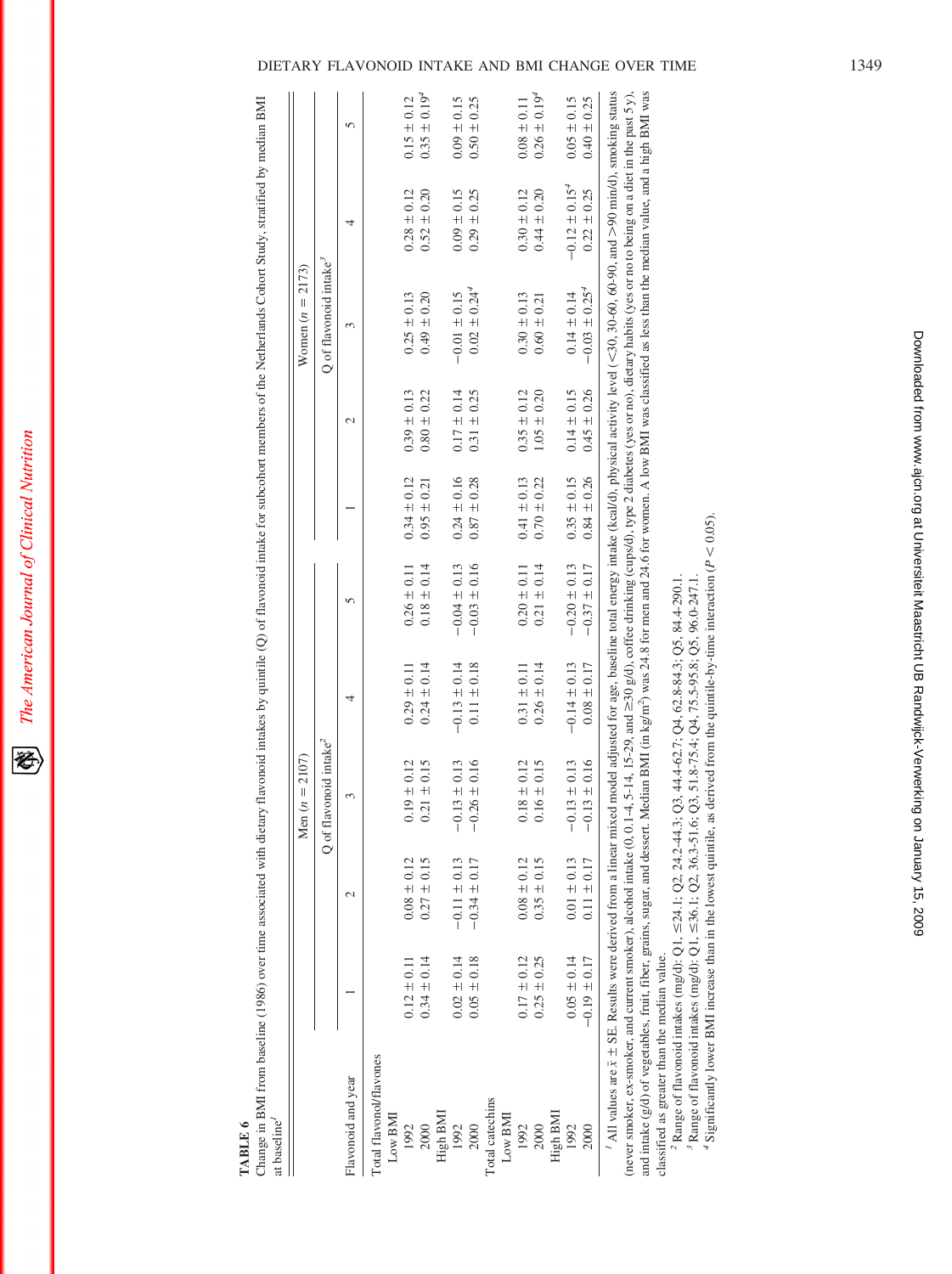contributes minimally to the percentage of total flavonols in the daily diet (52, 53). In our population, tea, onions, and leeks contributed most to myricetin intake (33). Despite limited evidence in the literature suggesting a direct association between myricetin and obesity, evidence indicates that myricetin can improve the metabolic profile (54, 55). Although a chance finding cannot be ruled out, further research regarding the relation between myricetin and body weight would be of interest.

It is well accepted that major modifiers of BMI change are energy restriction and physical activity. Although we adjusted our models for these variables, we also recognized that, because flavonoids are derived from healthy foods, individuals with the highest flavonoid intake likely had an overall healthier lifestyle than did those with the lowest intake, and this phenomenon may result in less of a BMI increase over time. When we attempted to control for further potential confounding in our model by accounting for intake of vegetables, fruit, grains, fiber, sugar, deserts, and dieting habits, our observations did not change. Although residual confounding cannot be ruled out entirely, our results suggest that there is an independent association between dietary flavonoid intake and BMI change in women.

There was a clear association between flavonoid intake and BMI change in women, but this was not the case in men. Descriptive analyses at baseline showed that over each quintile of intake, mean consumption of both total flavonols/flavones and catechins was higher in women than in men. This observation is supported by a previous study examining catechin intake in the general Dutch population, which estimated the average intake of the 6 major catechins as 50 mg/d, with a significantly higher intake in women than in men (60 compared with 40 mg/d, respectively) (36). It is possible that flavonoid consumption in men may not have been high enough for an association to be observed. Additionally, our analysis showed that, in general, BMI increased much less over time in men than in women.

Our study had many strengths. Although only baseline data on flavonoid intake and other dietary information were available, the FFQ used in the NLCS was shown to be reproducible over a period of  $\geq$ 5 y (29). It is well established that flavonoid concentrations can vary according to growing season, transportation, and food processing, and these limitations can result in inaccurate reporting of flavonoid concentrations in composition databases. We attempted to control for this by using sources of high quality to calculate the flavonoid concentrations of food on the FFQ (31, 32, 34, 35). However, it should be noted that the concentrations we calculated may still have been influenced by these limitations. Human intervention studies have generally administered tea, or specific catechins isolated from tea, as a treatment for weight loss. It has been proposed that the results from several of these studies were attributable to caffeine or to a synergistic effect between caffeine and catechins rather than to catechins alone (20). We considered coffee drinking a proxy for caffeine in our adjustment and also observed no effect modification in an additional analysis stratified for low and high coffee drinkers. However, it should be acknowledged that we could not account for all sources of dietary caffeine, such as from tea and cocoa.We considered flavonoid intake from the whole diet, which accounts for a wide variety of food sources and allowed for a more complete estimate of total flavonoid intake. Finally, we accounted for a number of lifestyle and dietary factors suggested to be important when studying the health effects of flavonoids using epidemiologic data (25, 36).

Our results are questionable because of the use of self-reported weight and height to ascertain BMI in our population. Although the measurement of self-reported weight was not independently validated in the NLCS, many examples in the literature suggest that this method is a valid and reliable tool for assessing body weight and height in cohort studies. Analysis of large cohorts conducted in the Japanese, British, Swedish, and American working population have all concluded that self-reported weight and height are generally valid and reliable (56 –59); however, there is a general tendency for women, especially overweight women, to underreport weight and for men to overreport height. An underestimation of weight and an overestimation of height will underestimate BMI and, as a result, will underestimate the prevalence of overweight and obesity (56 –58). Although misclassification could not be ruled out, the associations we observed between dietary flavonoid intake and BMI may actually have been stronger than we reported if the overweight women in our study had underestimated their weight

The age group of our population was also a limitation. The subjects were  $\geq$ 55 y of age at baseline and thus became elderly over the course of the 14 y of the study. For many subcohort members, only 1 or 2 weight measurements were available for analysis. To check for survivorship bias, we conducted an additional analysis using only those subjects who reported all 3 BMI measurements, and our results did not change. Because of the design of the NLCS, we were also able to reconduct the analysis after eliminating individuals who developed cancer at some time point between 1986 and 2000. We observed that the BMI change in women in the highest quintile remained significantly lower over the 14 y period than did BMI change in the women with the lowest intake.

The FFQ used in the NLCS only measured flavonoid intake as derived from food in the daily diet. In response to the growing public interest in dietary supplements, especially with respect to weight loss and weight maintenance, epidemiologic studies should consider the effect of individual flavonoid extracts and supplements on BMI in addition to dietary food sources, and intervention studies should study the safety of consuming high concentrations of supplements on a regular basis (60, 61). Finally, although the bioavailability of flavonoid subclasses such as the anthocyanidins are quite low (62, 63), future studies may consider investigating the association between these flavonoids and BMI change, because emerging evidence suggests that they may also possess mechanisms to modulate body weight.

In conclusion, our finding of a significant inverse association between dietary flavonoid intake and BMI increase in women suggests that, over time, flavonoid intake may be useful for weight maintenance, even in persons who are not obese. On a population level, it is relatively easy to increase one's flavonoid intake through the daily diet.

We are indebted to the participants of this study and thank the cancer registries (IKA, IKL, IKMN, IKN, IKO, IKR, IKST, IKW, IKZ, and VIKC) and the Netherlands Nationwide Registry Pathology (PALGA). We also thank S van de Crommert and J Nelissen for their assistance with data entry and data management; A Volovics and A Kester for statistical advice; L van Amelsvoort for sharing his expertise on longitudinal data analysis; L Schouten, C de Zwart, M Moll, W van Dijk, M Jansen, and A Pisters for assistance; and H van Montfort, T van Moergastel, L van den Bosch, and R Schmeitz for programming assistance.

The authors' responsibilities were as follows—LAEH: carried out the statistical analysis, interpreted the data, and helped draft the manuscript;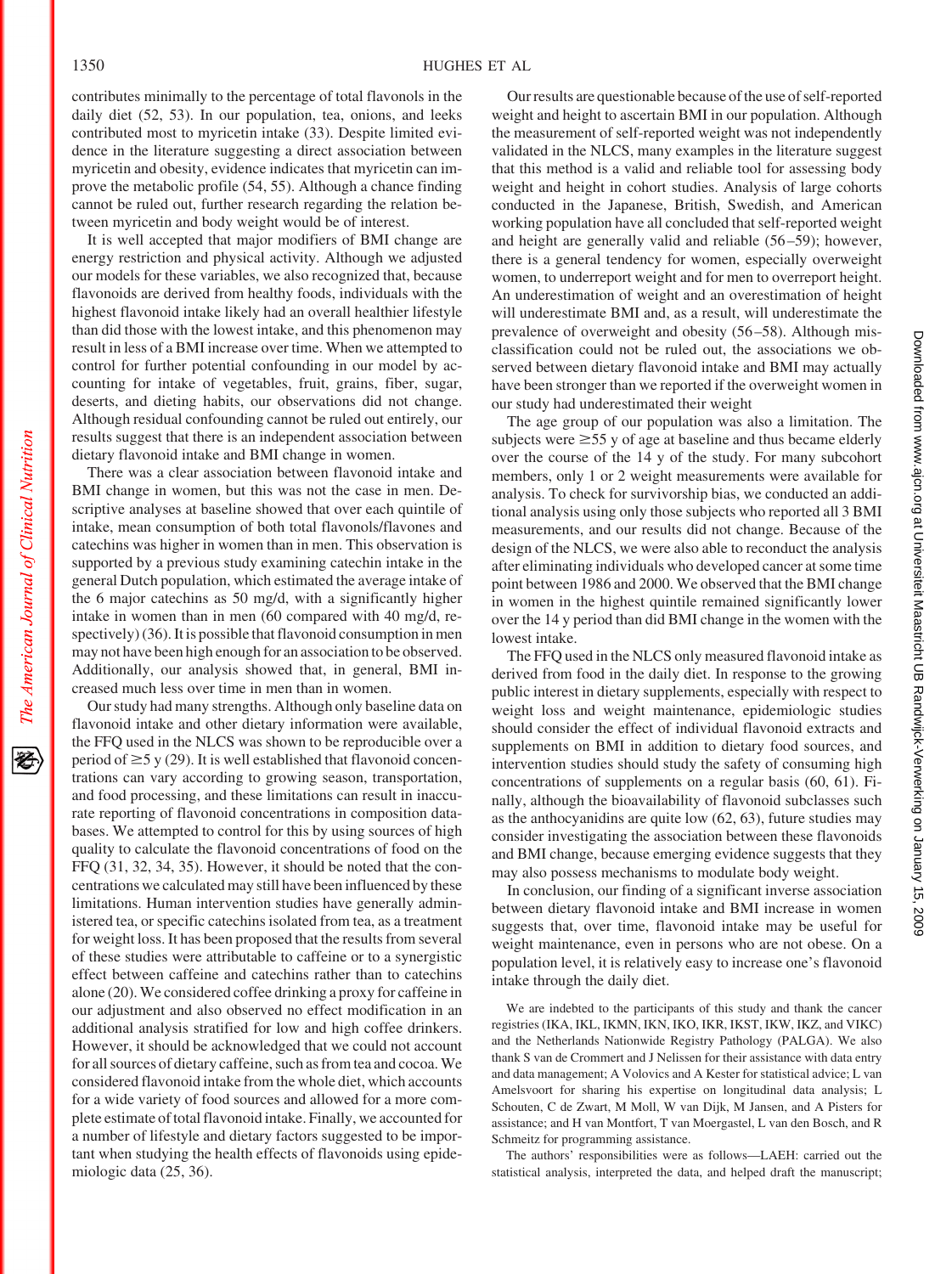MPW, ICWA, and TA: assisted with the statistical analysis and data interpretation; MPW and ICWA: helped draft the manuscript, conceived the idea for the current research question, and critically revised the manuscript; PAvdB and RAG: conceived the study, participated in the design and coordination of the study, and critically revised the manuscript for important intellectual content; HAMB: developed the database of flavonoid composition of foods in the FFQ and critically revised the manuscript; and PCD: critically revised the manuscript. All authors approved the final version of the manuscript, and none of the authors had a conflict of interest.

#### **REFERENCES**

- 1. World Health Organization. The challenge of obesity in the WHO European Region. Copenhagen, Denmark: World Health Organization, 2005. (Factsheet EURO/13/05.)
- 2. Soobrattee MA, Neergheen VS, Luximon-Ramma A, et al. Phenolics as potential antioxidant therapeutic agents: mechanism and actions. Mutat Res 2005;579:200 –13.
- 3. Peterson J, Dwyer J. Flavonoids: dietary occurrence and biochemical activity. Nutr Res 1998;18:1995–2018.
- 4. Holt RR, Actis-Goretta L, Momma TY, Keen CL. Dietary flavanols and platelet reactivity. J Cardiovasc Pharmacol 2006;47(suppl 2):S187–96, discussion S206-189.
- 5. Hollman PC, Katan MB. Dietary flavonoids: intake, health effects and bioavailability. Food Chem Toxicol 1999;37:937– 42.
- Higdon JV, Frei B. Tea catechins and polyphenols: health effects, metabolism, and antioxidant functions. Crit Rev Food Sci Nutr 2003;43: 89 –143.
- 7. Henning SM, Niu Y, Lee NH, et al. Bioavailability and antioxidant activity of tea flavanols after consumption of green tea, black tea, or a green tea extract supplement. Am J Clin Nutr 2004;80:1558 – 64.
- 8. Aron PM, Kennedy JA. Flavan-3-ols: nature, occurrence and biological activity. Mol Nutr Food Res 2008;52:79 –104.
- Prior RL, Wu X. Anthocyanins: structural characteristics that result in unique metabolic patterns and biological activities. Free Radic Res 2006; 40:1014 –28.
- 10. Tsuda T, Horio F, Uchida K, et al. Dietary cyanidin 3-*O*-beta-Dglucoside-rich purple corn color prevents obesity and ameliorates hyperglycemia in mice. J Nutr 2003;133:2125–30.
- 11. Tsuda T. Regulation of adipocyte function by anthocyanins; possibility of preventing the metabolic syndrome. J Agric Food Chem 2008;56:  $642-6.$
- 12. Prior RL, Wu X, Gu L, et al. Whole berries versus berry anthocyanins: interactions with dietary fat levels in the C57BL/6J mouse model of obesity. J Agric Food Chem 2008;56:647–53.
- 13. Kwon SH, Ahn IS, Kim SO, et al. Anti-obesity and hypolipidemic effects of black soybean anthocyanins. J Med Food 2007;10:552– 6.
- 14. Wolfram S,Wang Y, Thielecke F. Anti-obesity effects of green tea: from bedside to bench. Mol Nutr Food Res 2006;50:176 – 87.
- 15. Tsuchida T, Itakura H, Nakamura H. Reduction of body fat in humans by long term ingestion of catechins. Prog Med 2002;22:2189 –203.
- 16. Strobel P, Allard C, Perez-Acle T, et al. Myricetin, quercetin and catechin-gallate inhibit glucose uptake in isolated rat adipocytes. Biochem J 2005:386:471-8.
- 17. Rumpler W, Seale J, Clevidence B, et al. Oolong tea increases metabolic rate and fat oxidation in men. J Nutr 2001;131:2848 –52.
- 18. Ikeda I, Hamamoto R, Uzu K, et al. Dietary gallate esters of tea catechins reduce deposition of visceral fat, hepatic triacylglycerol, and activities of hepatic enzymes related to fatty acid synthesis in rats. Biosci Biotechnol Biochem 2005;69:1049 –53.
- 19. Dulloo AG, Duret C, Rohrer D, et al. Efficacy of a green tea extract rich in catechin polyphenols and caffeine in increasing 24-h energy expenditure and fat oxidation in humans. Am J Clin Nutr 1999;70:1040 –5.
- 20. Diepvens K, Kovacs EM, Vogels N, Westerterp-Plantenga MS. Metabolic effects of green tea and of phases of weight loss. Physiol Behav 2006;87:185–91.
- 21. de Boer VC, van Schothorst EM, Dihal AA, et al. Chronic quercetin exposure affects fatty acid catabolism in rat lung. Cell Mol Life Sci 2006;63:2847–58.
- 22. Choo JJ. Green tea reduces body fat accretion caused by high-fat diet in rats through beta-adrenoceptor activation of thermogenesis in brown adipose tissue. J Nutr Biochem 2003;14:671-6.
- 23. Chantre P, Lairon D. Recent findings of green tea extract AR25 (Exolise) and its activity for the treatment of obesity. Phytomedicine 2002;9:3– 8.
- 24. Boschmann M, Thielecke F. The effects of epigallocatechin-3-gallate on thermogenesis and fat oxidation in obese men: a pilot study. J Am Coll Nutr 2007;26(suppl):389S–95S.
- 25. Arts ICW, Hollman P. Polyphenols and disease risk in epidemiologic studies. Am J Clin Nutr 2005;81(suppl):317S–25S.
- 26. Palermo CM, Hernando JI, Dertinger SD, et al. Identification of potential aryl hydrocarbon receptor antagonists in green tea. Chem Res Toxicol 2003;16:865–72.
- 27. Wolfram S, Raederstorff D, Wang Y, et al. TEAVIGO (epigallocatechin gallate) supplementation prevents obesityin rodents by reducing adipose tissue mass. Ann Nutr Metab 2005;49:54 – 63.
- 28. van den Brandt PA, Goldbohm RA, van 't Veer P, et al. A large-scale prospective cohort study on diet and cancer in The Netherlands. J Clin Epidemiol 1990;43:285–95.
- 29. Goldbohm RA, van 't Veer P, van den Brandt PA, et al. Reproducibility of a food frequency questionnaire and stability of dietary habits determined from five annually repeated measurements. Eur J Clin Nutr 1995;  $49:420 - 9$ .
- 30. Goldbohm R, van den Brandt P, Brants H, et al. Validation of a dietary questionnaire used in a large-scale prospective cohort study on diet and cancer. Eur J Clin Nutr 1994;48:253– 65.
- 31. Arts ICW, van De Putte B, Hollman P. Catechin contents of foods commonly consumed in The Netherlands. 2. Tea, wine, fruit juices, and chocolate milk. J Agric Food Chem 2000;48:1752–7.
- 32. Arts ICW, van de Putte B, Hollman P. Catechin contents of foods commonly consumed in The Netherlands. 1. Fruits, vegetables, staple foods, and processed foods. J Agric Food Chem 2000;48:1746 –51.
- 33. Goldbohm RA, Hertog MGL, Brants HAM, et al. Intake of flavonoids and cancer risk: a prospective cohort study. In: Armado RAH, Bardocz S, Serra F, eds. Polyphenols in food. Aberdeen, United Kingdom: European Commission Publications, 1997:159 – 66.
- 34. Hertog MGL, Hollman PCH, van de Pute B. Content of potentially anticarcinogenic flavonoids of tea infusions, wines, and fruit juices. J Agric Food Chem 1993;41:1242-6.
- 35. Hertog MGL, Hollman PCH, MB K. Content of potentially anticarcinogenic flavonoids of 28 vegetables and 9 fruits commonly consumed in the Netherlands. J Agric Food Chem 1994;40:2379 – 83.
- 36. Arts ICW, Hollman PC, Feskens EJ, et al. Catechin intake and associated dietary and lifestyle factors in a representative sample of Dutch men and women. Eur J Clin Nutr 2001;55:76 – 81.
- 37. Phillips SM, Bandini LG, Cyr H, et al. Dairy food consumption and body weight and fatness studied longitudinally over the adolescent period. Int J Obes Relat Metab Disord 2003;27:1106 –13.
- 38. Finucane MM, Samet JH, Horton NJ. Translational methods in biostatistics: linear mixed effect regression models of alcohol consumption and HIV disease progression over time. Epidemiol Perspect Innov 2007; 4:8.
- 39. Wu CH, Yang YC, YaoWJ, et al. Epidemiological evidence of increased bone mineral density in habitual tea drinkers. Arch Intern Med 2002;  $162:1001-6.$
- 40. Wu CH, Lu FH, Chang CS, et al. Relationship among habitual tea consumption, percent body fat, and body fat distribution. Obes Res 2003;11:1088 –95.
- 41. Tokunaga S, White IR, Frost C, et al. Green tea consumption and serum lipids and lipoproteins in a population of healthy workers in Japan. Ann Epidemiol 2002;12:157– 65.
- 42. Kono S, Shinchi K, Wakabayashi K, et al. Relation of green tea consumption to serum lipids and lipoproteins in Japanese men. J Epidemiol 1996;6:128 –33.
- 43. Imai K, Nakachi K. Cross sectional study of effects of drinking green tea on cardiovascular and liver diseases. BMJ 1995;310:693-6.
- 44. Renehan AG, Tyson M, Egger M, et al. Body-mass index and incidence of cancer: a systematic review and meta-analysis of prospective observational studies. Lancet 2008;371:569 –78.
- 45. World Cancer Research Fund. Food, nutrition, physical activity, and the prevention of cancer. Available from: http://www.dietandcancerreport. org (cited 3 September 2008).
- 46. Pischon T, Lahmann PH, Boeing H, et al. Body size and risk of colon and rectal cancer in the European Prospective Investigation Into Cancer and Nutrition (EPIC). J Natl Cancer Inst 2006;98:920 –31.